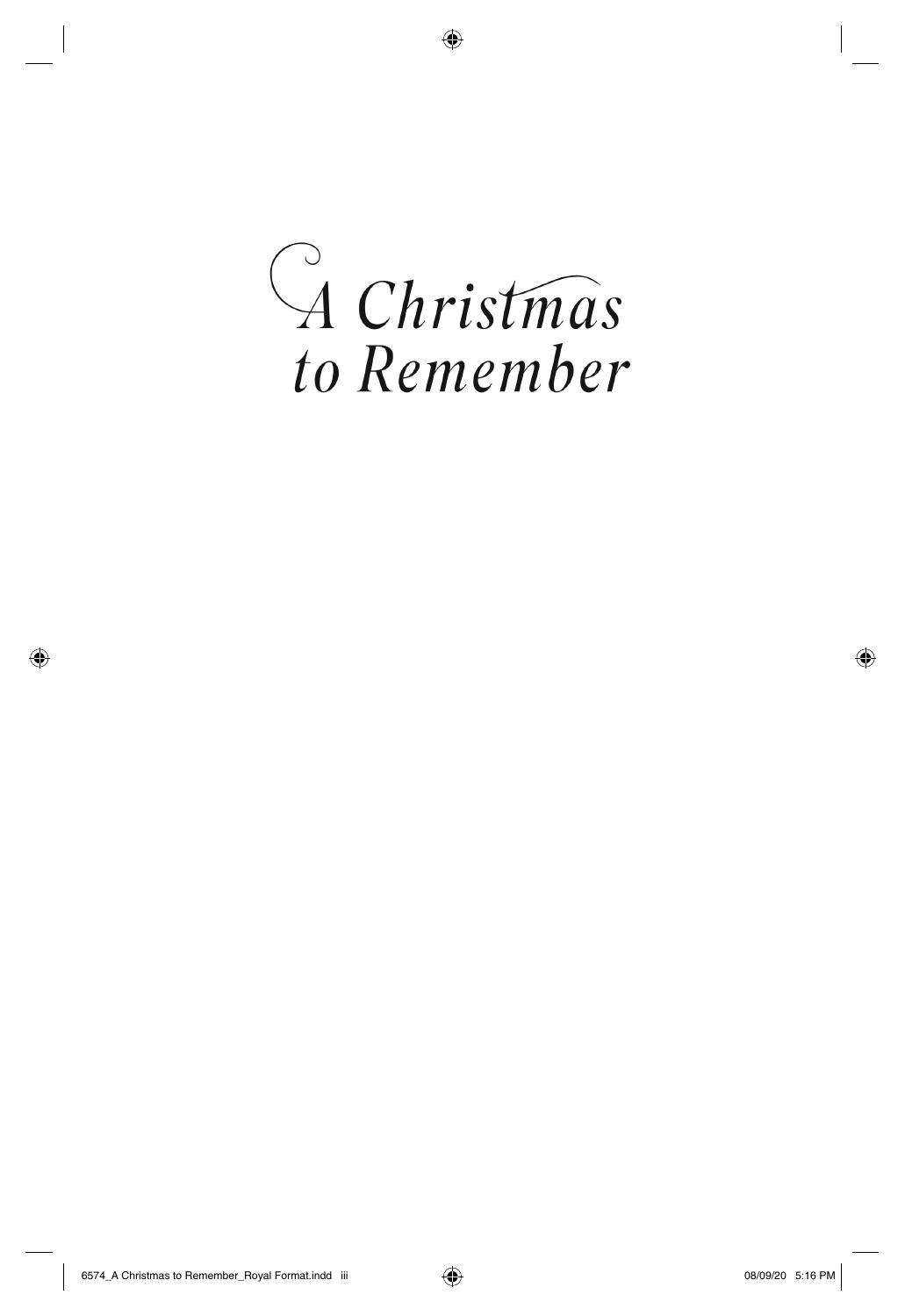ANTON DU BEKE, household name and all-round entertainer, brings the charm and style he's famous for to this, his third novel. He is also the author of *Sunday Times* bestseller *One Enchanting Evening* and *Moonlight Over Mayfair*.

Anton is one of the most instantly recognisable TV personalities today, best known for his role on the BBC's *Strictly Come Dancing*, which he has featured on since its inception in 2004. His debut album reached the Top 20, and his annual sell-out tours have been thrilling dance fans in theatres nationwide for over a decade.

www.antondubeke.tv  $\bullet$  @TheAntonDuBeke @Mrantondubeke www.facebook.com/antondubeke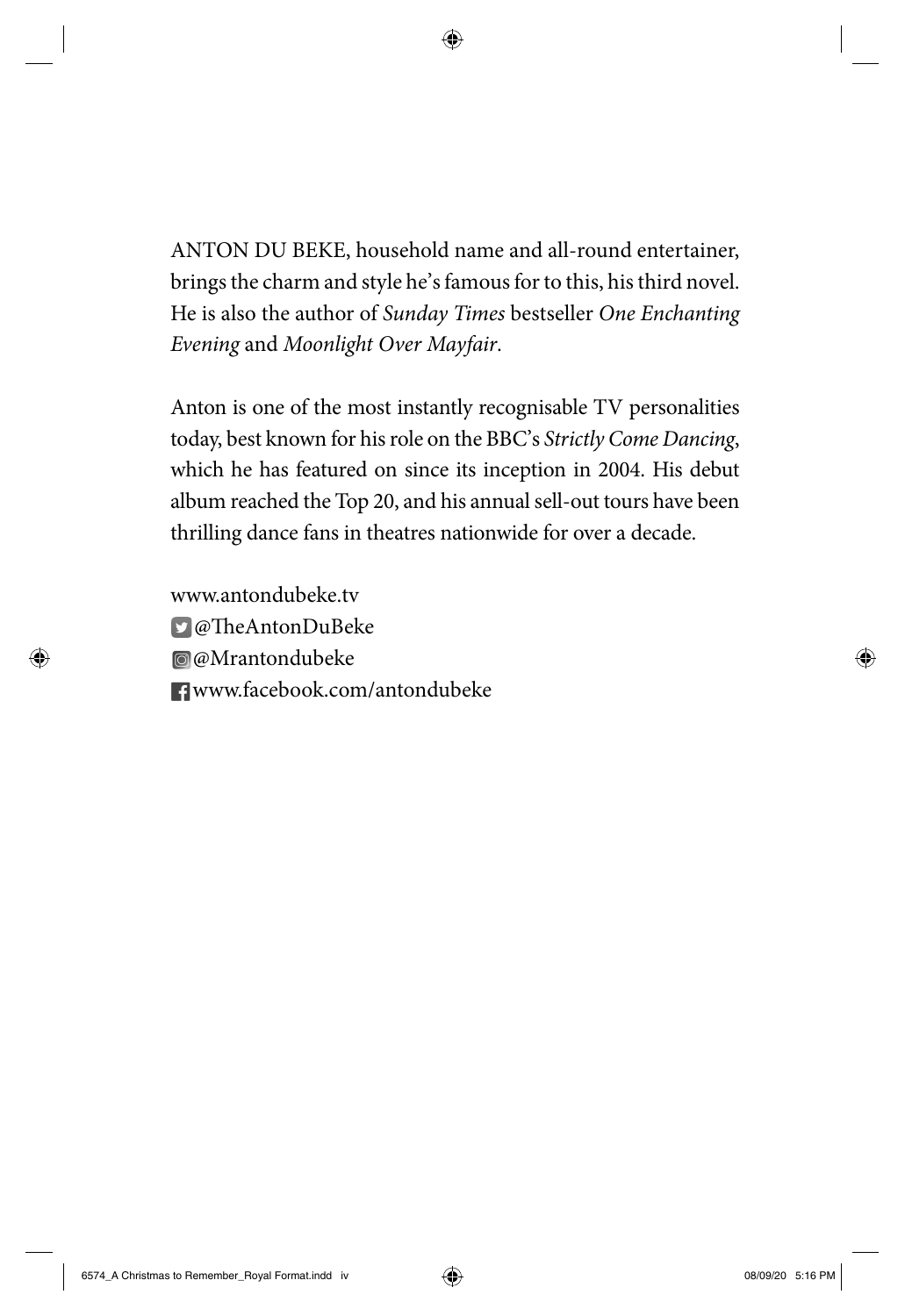# ANTON OU BEKE<br>A Christmas to Remember

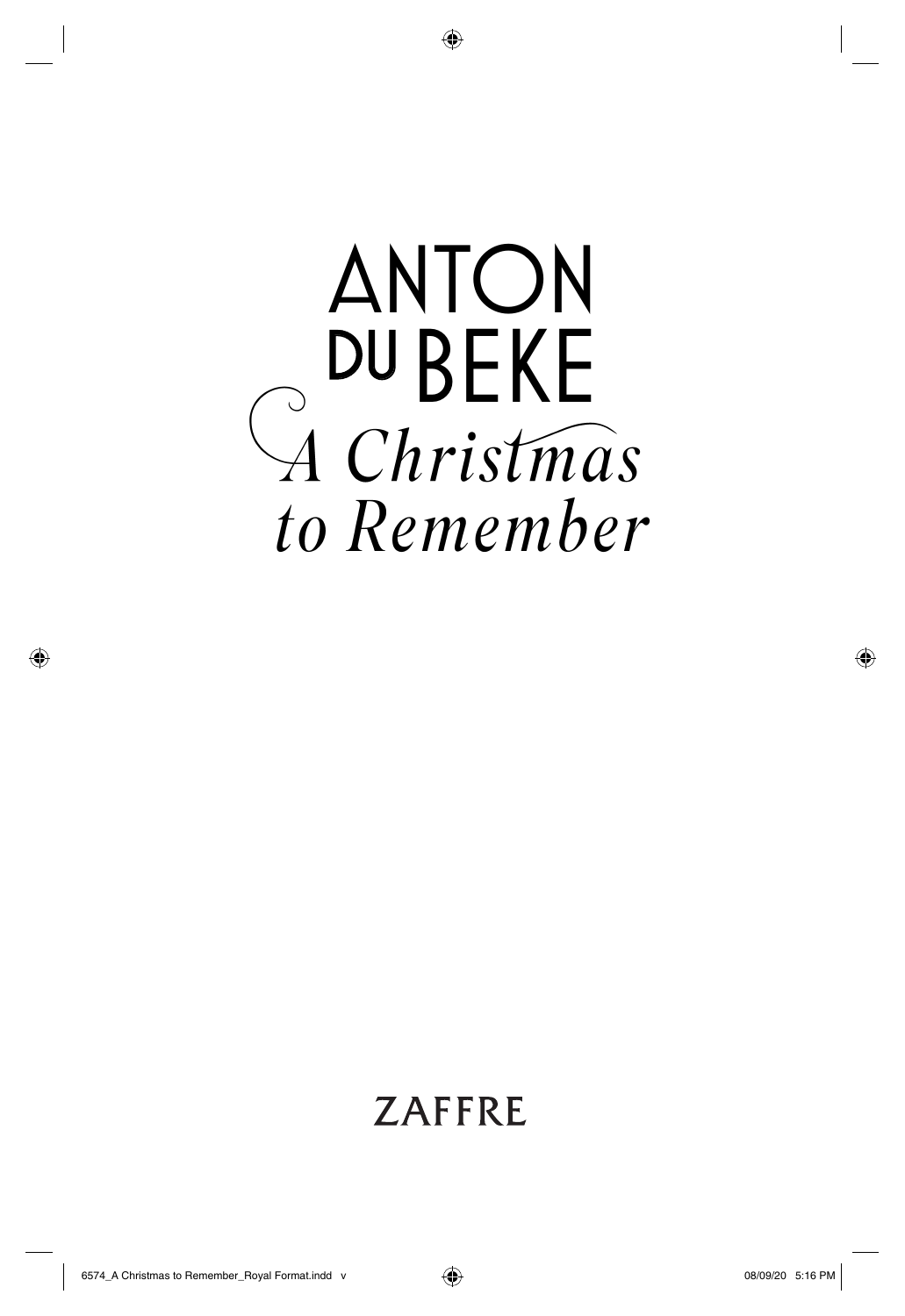First published in the UK in 2020 by zaffre An imprint of Bonnier Books UK 80–81 Wimpole St, London W1G 9RE Owned by Bonnier Books Sveavägen 56, Stockholm, Sweden

Copyright © Anton Du Beke, 2020

All rights reserved. No part of this publication may be reproduced, stored or transmitted in any form by any means, electronic, mechanical, photocopying or otherwise, without the prior written permission of the publisher.

The right of Anton Du Beke to be identified as Author of this work has been asserted by him in accordance with the Copyright, Designs and Patents Act, 1988.

This is a work of fiction. Names, places, events and incidents are either the products of the author's imagination or used fictitiously. Any resemblance to actual persons, living or dead, or actual events is purely coincidental.

> A CIP catalogue record for this book is available from the British Library.

ISBN: 978–1–83877–192–8 Special edition ISBN: 978–1–83877–416–5

*Also available as an ebook*

1 3 5 7 9 10 8 6 4 2

Typeset by IDSUK (Data Connection) Ltd Printed and bound in Great Britain by Clays Ltd, Elcograf S.p.A.



Zaffre is an imprint of Bonnier Books UK www.bonnierbooks.co.uk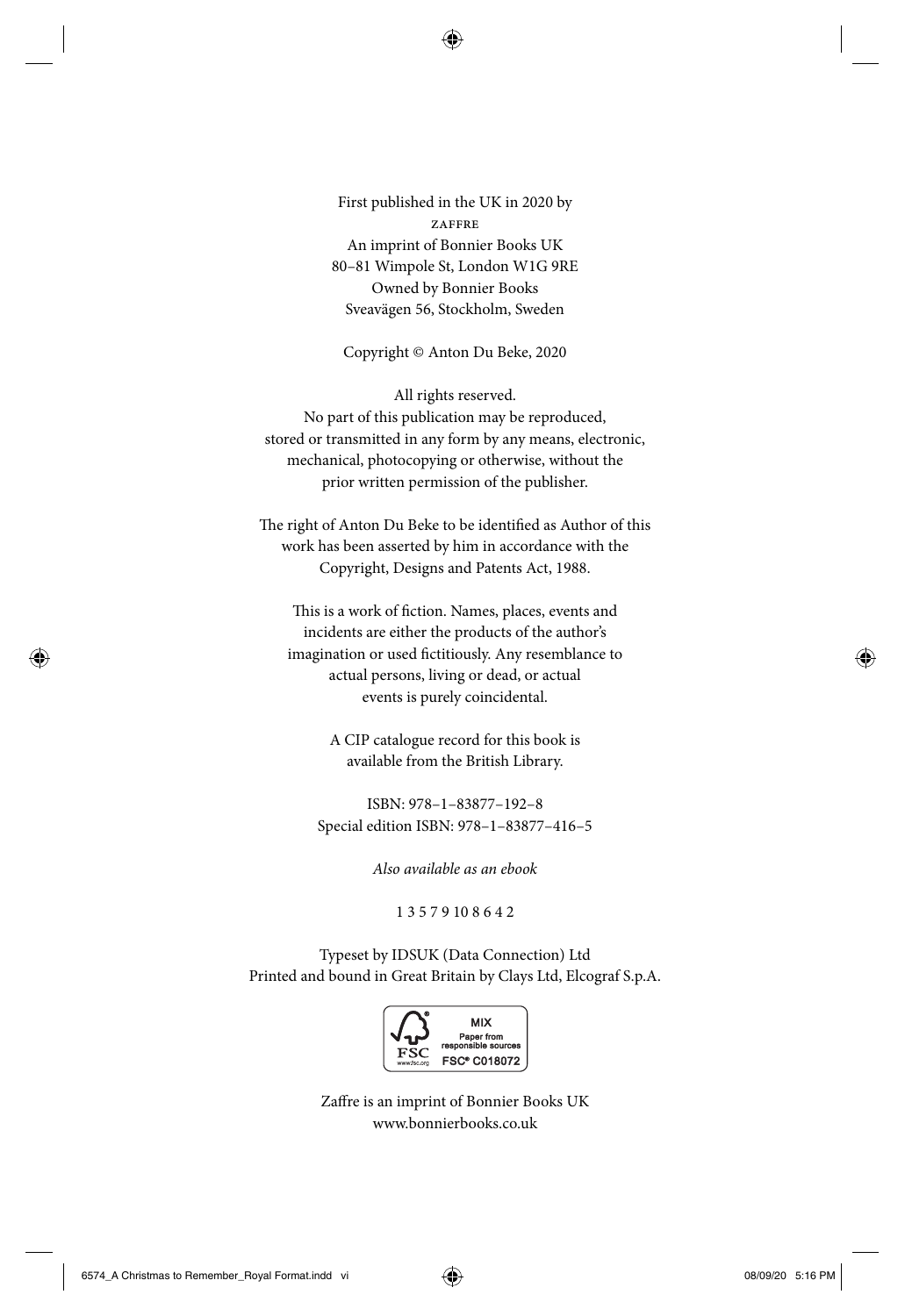#### *List of Characters*

#### *At the Buckingham:*

- **Raymond de Guise aka Ray Cohen**  lead male demonstration dancer
- **Nancy Nettleton**  a chambermaid
- **Frank Nettleton**  Nancy's brother
- **Hélène Marchmont**  lead female demonstration dancer
- **Vivienne Edgerton**  a permanent guest, Lord Edgerton's stepdaughter
- **Lord Bartholomew Edgerton**  director of the board of the Buckingham, Vivienne's stepfather
- **Lady Madeleine Edgerton**  Lord Edgerton's wife, Vivienne's mother
- **Maynard Charles**  the hotel director
- **Billy Brogan**  a hotel concierge
- **Emmeline Moffatt** the head of housekeeping
- **Archie Adams**  the leader of the Buckingham's orchestra
- **Louis Kildare**  a saxophone player in the Archie Adams Orchestra
- **Rosa**  a chambermaid
- **John Hastings Junior**  an American businessman and member of the hotel board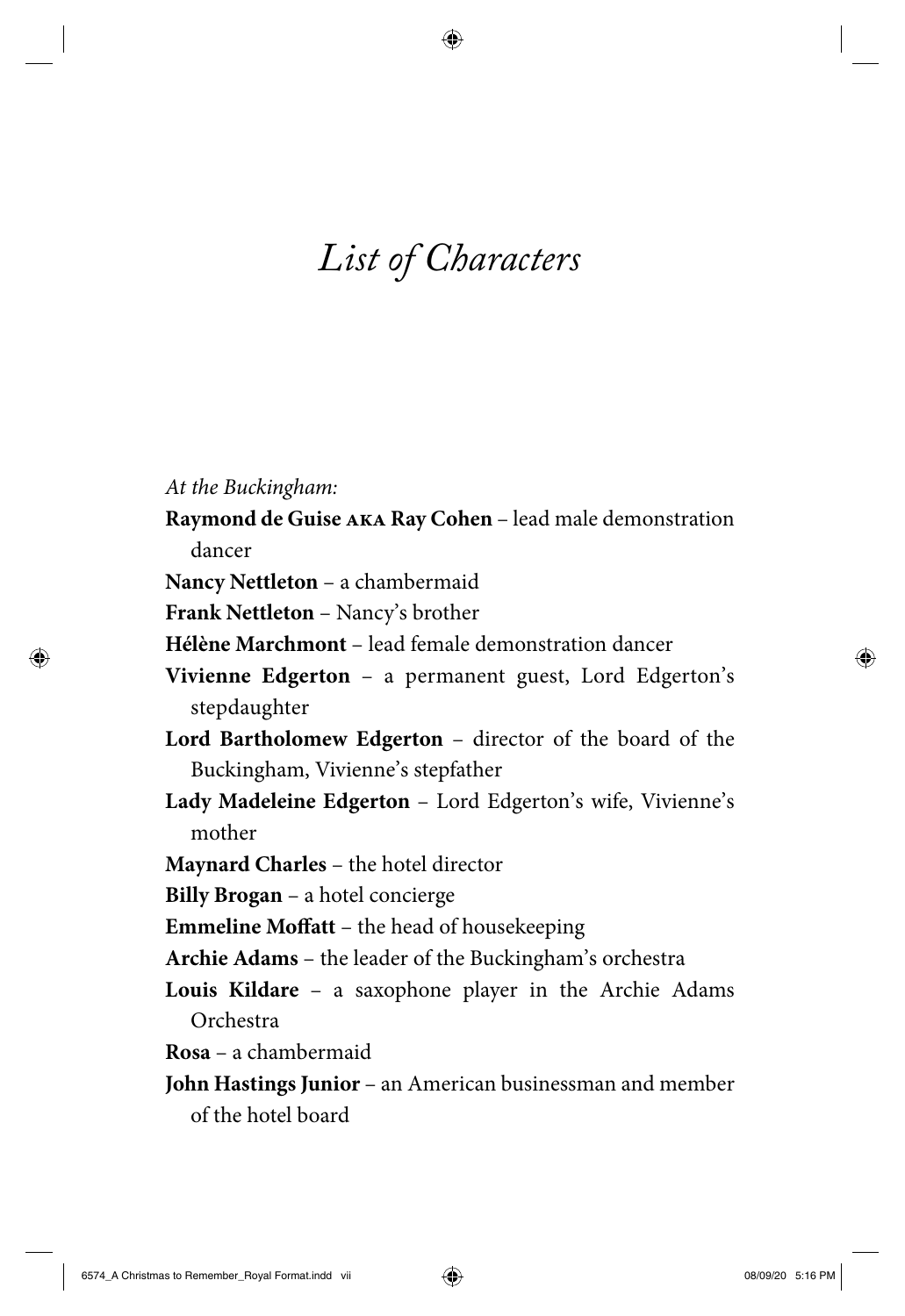**Ruth** – a chambermaid **Gene Sheldon** – a demonstration dancer **Mathilde Bourchier** – a demonstration dancer **Diego** – the head cocktail waiter **Mr Bosanquet** – the head concierge **Mrs Farrier** – head of the hotel post room **Karina Kainz** – a visiting demonstration dancer **Jonas Holler** – a visiting demonstration dancer **Ansel Albrecht** – a visiting demonstration dancer **Tobias Bauer** – a guest at the Buckingham

#### *Beyond the Buckingham:*

**Arthur 'Artie' Cohen** – Raymond's younger brother **Alma Cohen** – Raymond and Artie's mother **Georges de la Motte** – Raymond's former dancing mentor and friend **Sidney Archer** – Hélène's late husband and Sybil's father **Sybil Archer –** Sidney and Hélène's daughter **Noelle Archer** – Sidney's mother **Maurice Archer** – Sidney's father **Sir Derek Marchmont** – Hélène's father **Lady Marie Marchmont** – Hélène's mother **Lucy Marchmont** – Hélène's aunt **Mary Burdett** – the matron of the Daughters of Salvation **Warren Peel** *–* a patron of the Daughters of Salvation **Malcolm Brody** – an Australian airman **Mr Moorcock** – an MI5 agent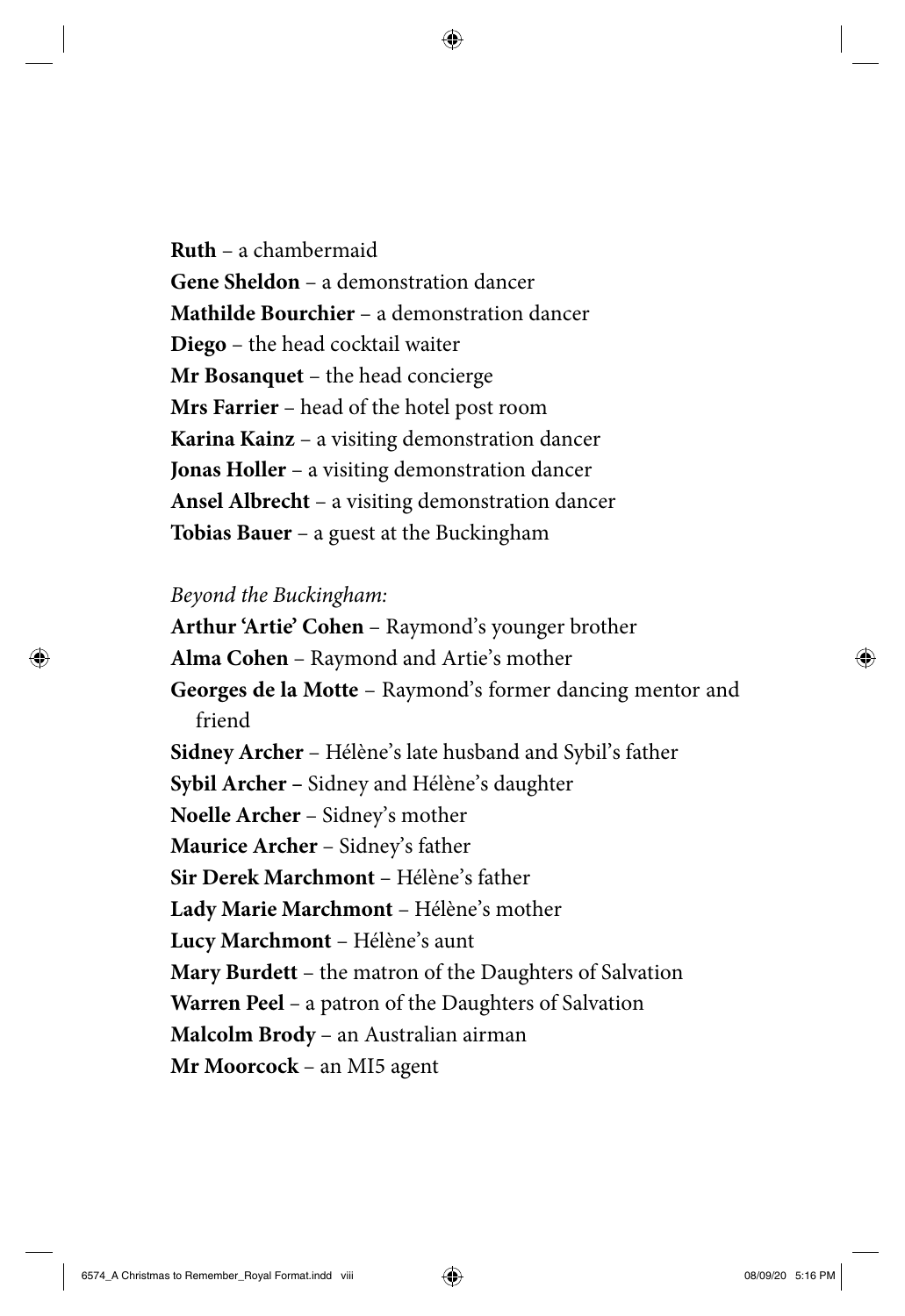*For Hannah, George and Henrietta, my whole reason for being*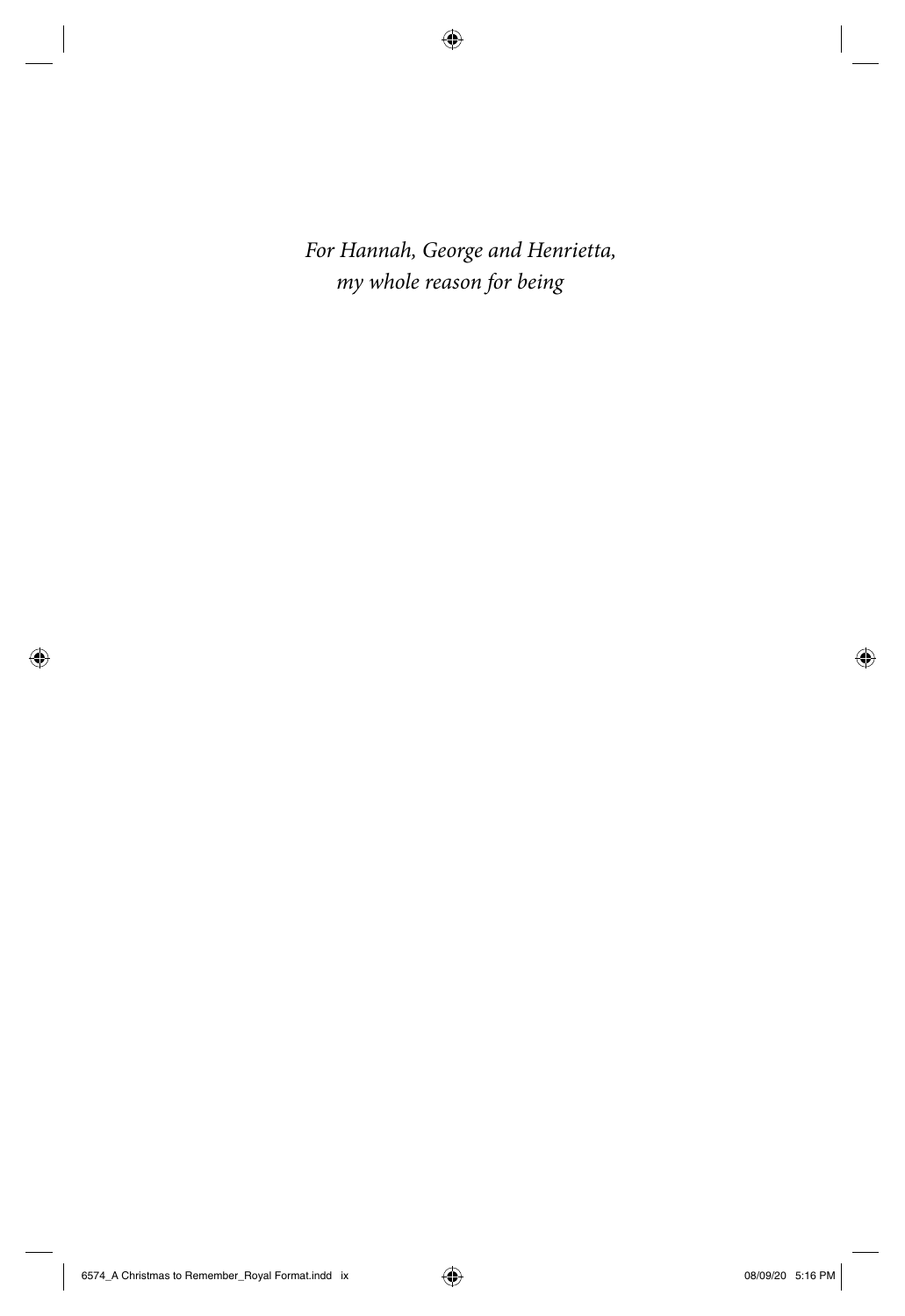Together with our families,

## MISS NANCY NETTLETON

and

### MR RAYMOND DE GUISE

are pleased to invite you to join us for our wedding ceremony

Saturday 10th December 1938 Marylebone Town Hall London

followed by dinner and dancing at

The Grand Ballroom Buckingham Hotel Berkeley Square

*Let's dance* . . .

 $\overline{1}$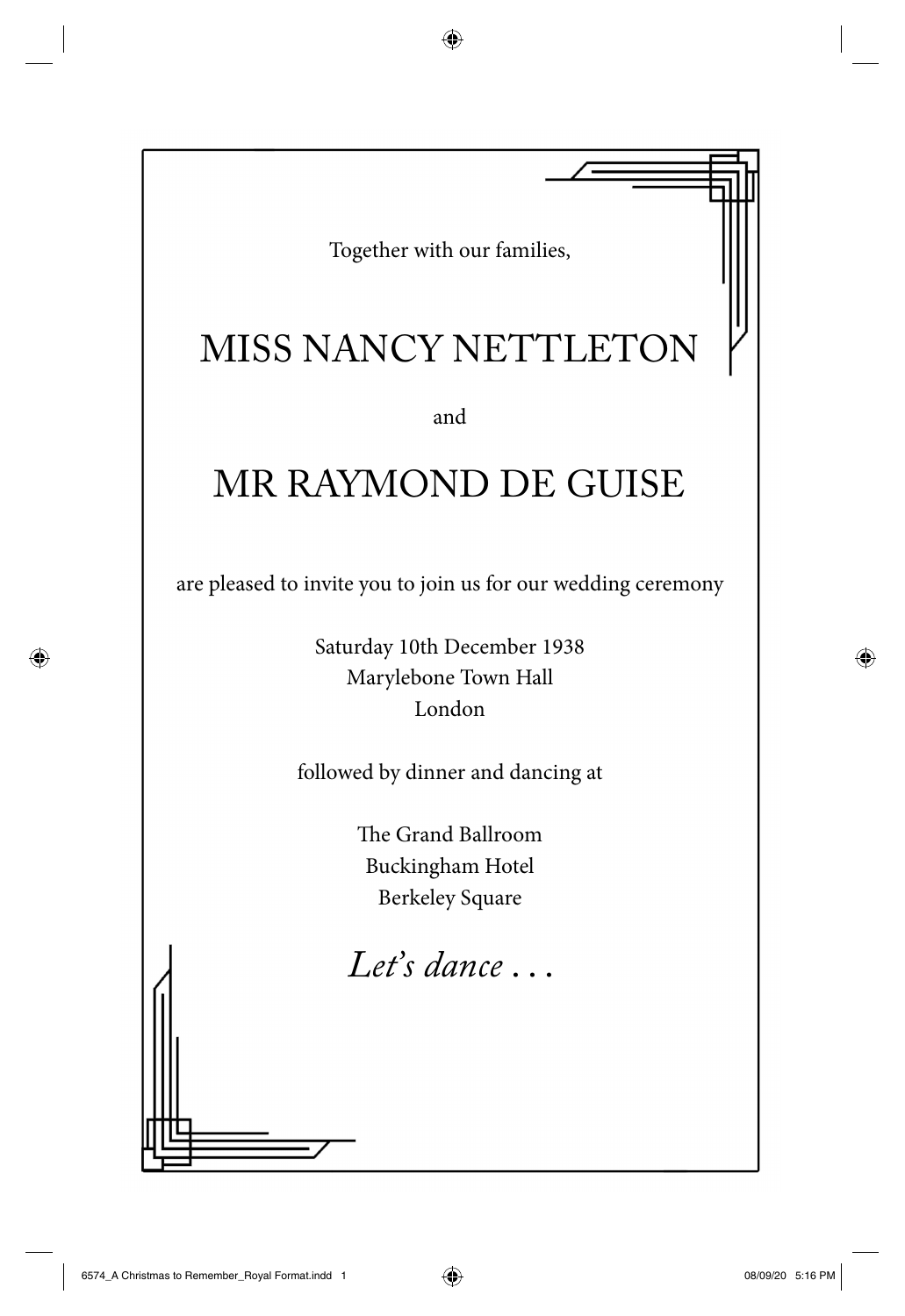## Prologue

September 1938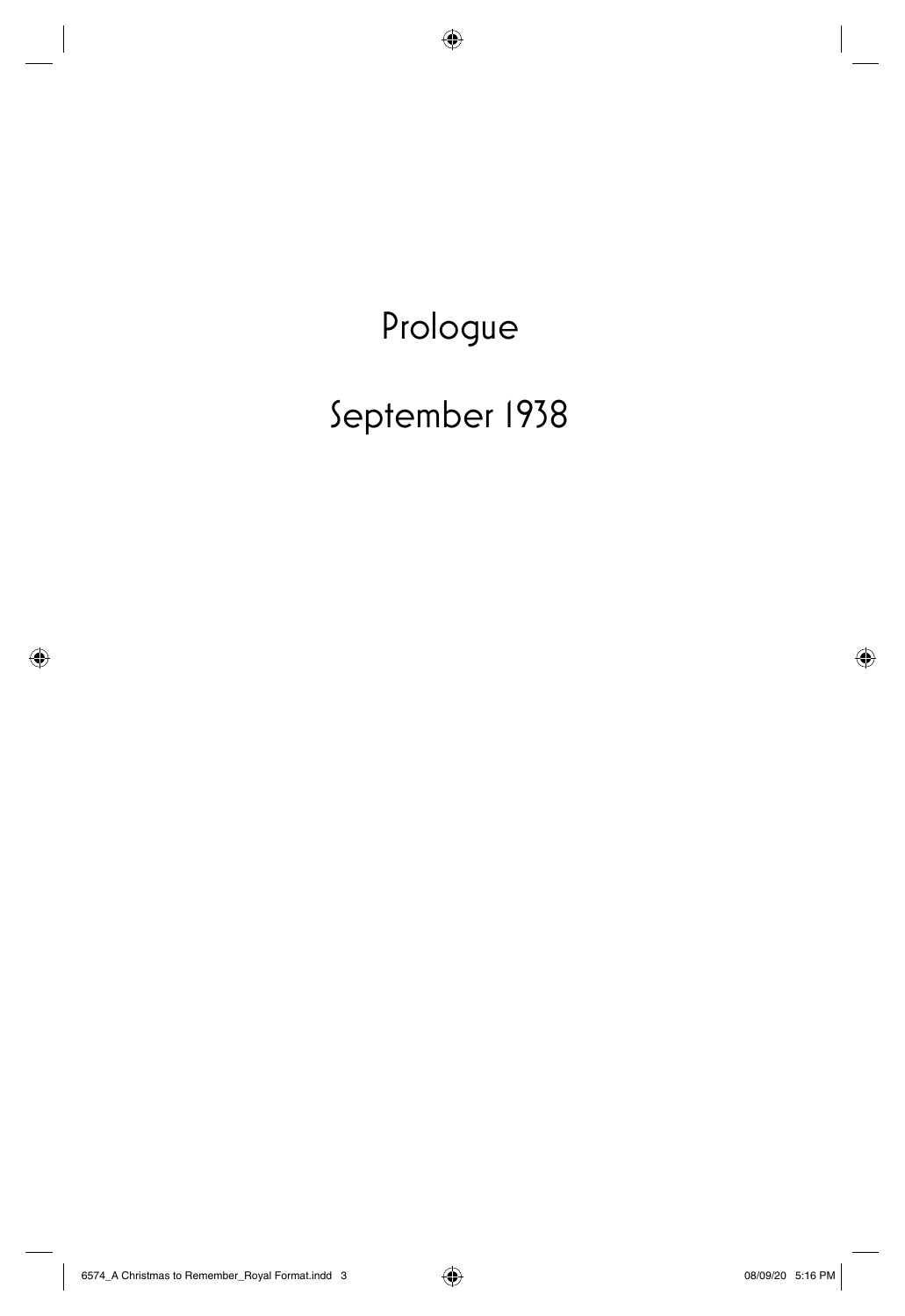#### The Housekeeping Lounge, the *Buckingham Hotel*



HE KNOCK AT THE DOOR is not unexpected. But the face behind it is.

Mrs Emmeline Moffatt, Head of Housekeeping at the Buckingham Hotel – the most prestigious of London's luxurious hotels, a place that lords and ladies, dukes and duchesses, dignitaries from near and far away, have always called home – opens the door to the housekeeping lounge, and the surprise that blossoms on her face is swiftly swept away by a matronly concern. She cuts a forlorn figure, this unexpected guest. It is late at night, the very last day of September, but that does not account for the weariness in the girl's eyes.

'My dear,' Mrs Moffatt begins. 'Oh, my dear.' She steps back, inviting the visitor in. 'Quickly now, before anybody sees.'

The girl says little as Mrs Moffatt arranges one of the house chairs with cushions and sits her down. She says even less as Mrs Moffatt busies herself with a pot of tea. Whether you are lord or lady or chambermaid, nothing helps you face disaster better than a cup of Mrs Moffatt's finest tea.

'Now, my dear, shall we begin?' Mrs Moffatt is approaching sixty years old, though you wouldn't know it by the rigour with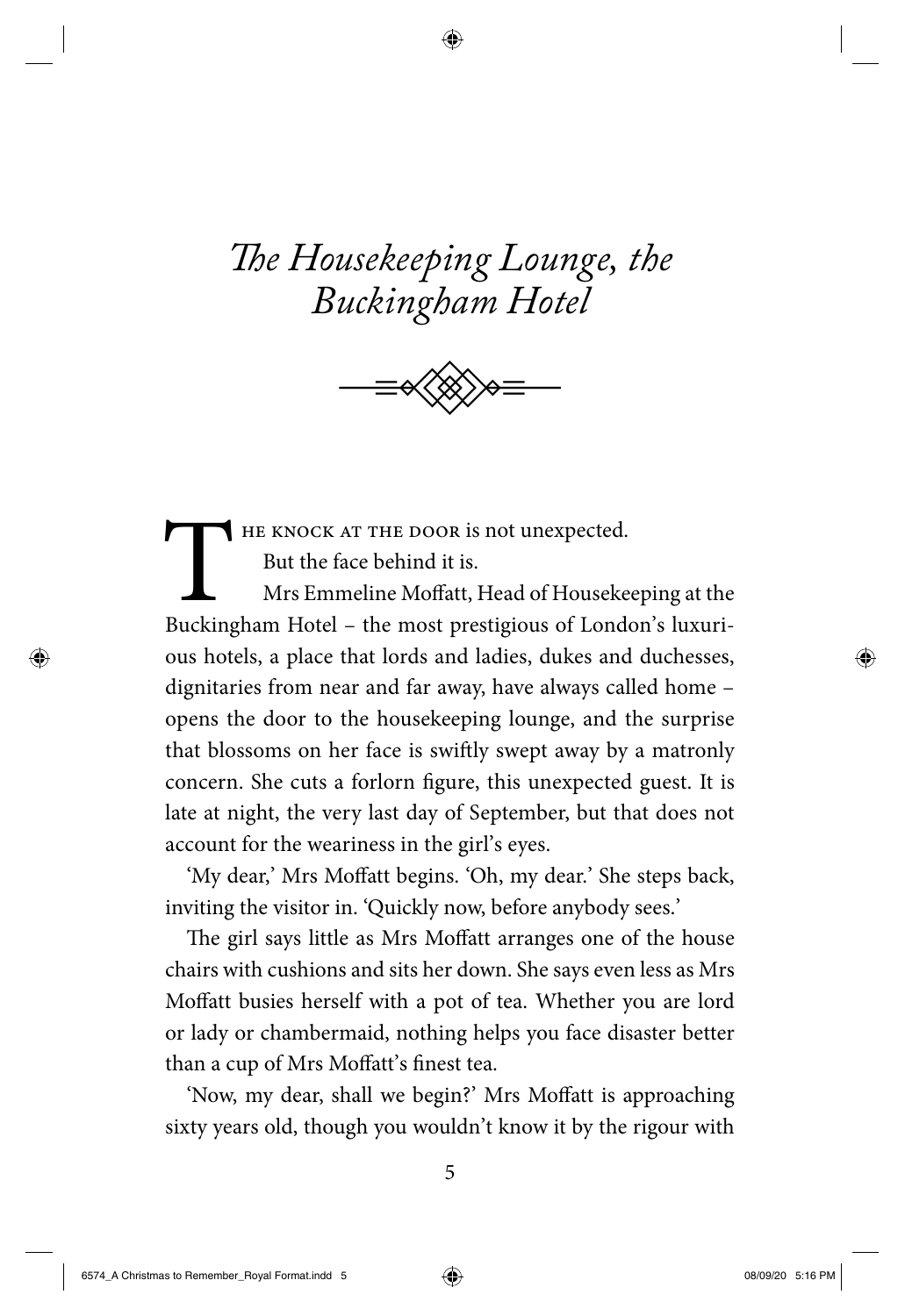which she whips her legion of loyal chambermaids into shape. She settles herself in the chair beside her guest and takes her hand. The fact is, she's had the most life-changing day herself; it's knocked all the wind out of her sails – and, if nothing else, she would like to hear about somebody else's woes. It might help her let go of some of her own. 'You'll have to tell me what's wrong, dear. I can't see inside that head of yours. But whatever it is, we'll put it right. You can count on me for that.'

'I'm going to have a baby.'

There is a stillness in the housekeeping lounge. Mrs Moffatt has a rule: in times of consternation, in times of distress or surprise, take a deep breath, take a sip of tea, and do absolutely nothing. The stillness centres her.

She sets her tea down, reaches for the girl and takes her hand. With the other hand, she brushes the hair away from her eyes. This girl is, and always has been, beautiful – though there have been times when she wouldn't know it. Now, though, her face begins to crumple. She's held it in for so long. The wall is finally crumbling and the girl has started to cry.

'You're not the first, my dear. Believe me. I've sat here with girls just like you, more than I care to remember, and told them what I'm going to tell you right now: everything is going to be all right.'

'How can you know that? Look at me. I'm three months down. It's going to start showing soon. How can I possibly . . . ?'

Mrs Moffatt shuffles the chair closer. This time, she puts an arm around the girl.

'First things first,' she says. 'Have you seen a doctor?'

'How can I? If people were to find out . . . And my work, Mrs Moffatt, the hotel, my home.'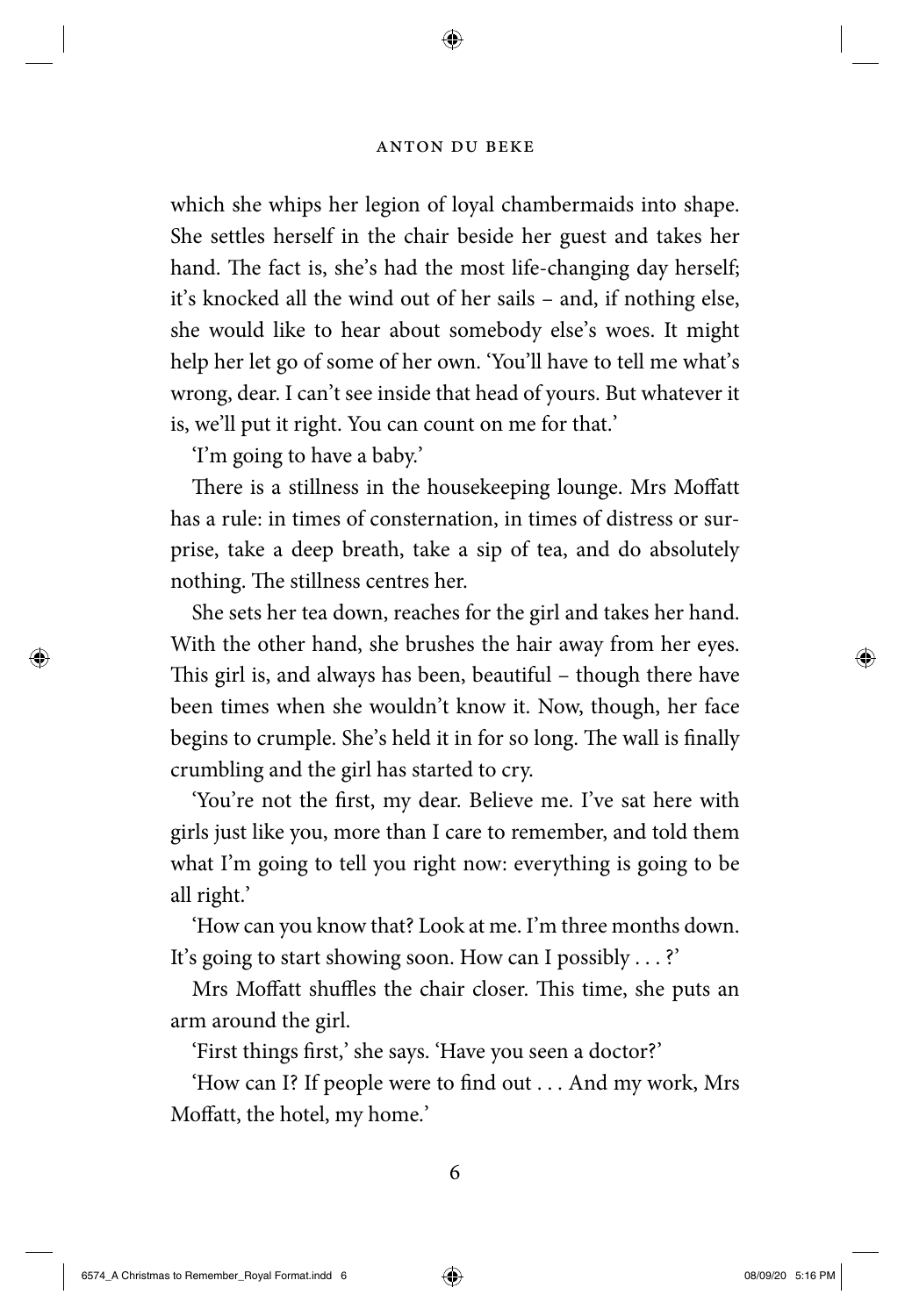'All in good time, my dear.' Mrs Moffatt smiles. It's one of her sincere, soft smiles, and something in it begins to put the girl at ease. This, after all, is why she came. Mrs Moffatt, Head of Housekeeping, is mother to them all, here in this hotel. 'But before we go any further . . .' She crosses to her desk, where she opens a drawer and returns to the table with her hands full of little candies wrapped in colourful wax paper. 'My barley sugars. Well, they'll keep our spirits up as we work this out, won't they? You and me, my girl. We'll work out a plan together. You might think Mr Charles, our esteemed hotel director, is the only one adept at tidying up the little dramas of our fine establishment but you'd be wrong. I'm a dab hand at sorting out our little mysteries myself. Well, I might even have one or two of my own!' Mrs Moffatt beams. 'So let's begin at the beginning, shall we? That's the only way to get to the end, you see. Why don't you tell me where it all began?'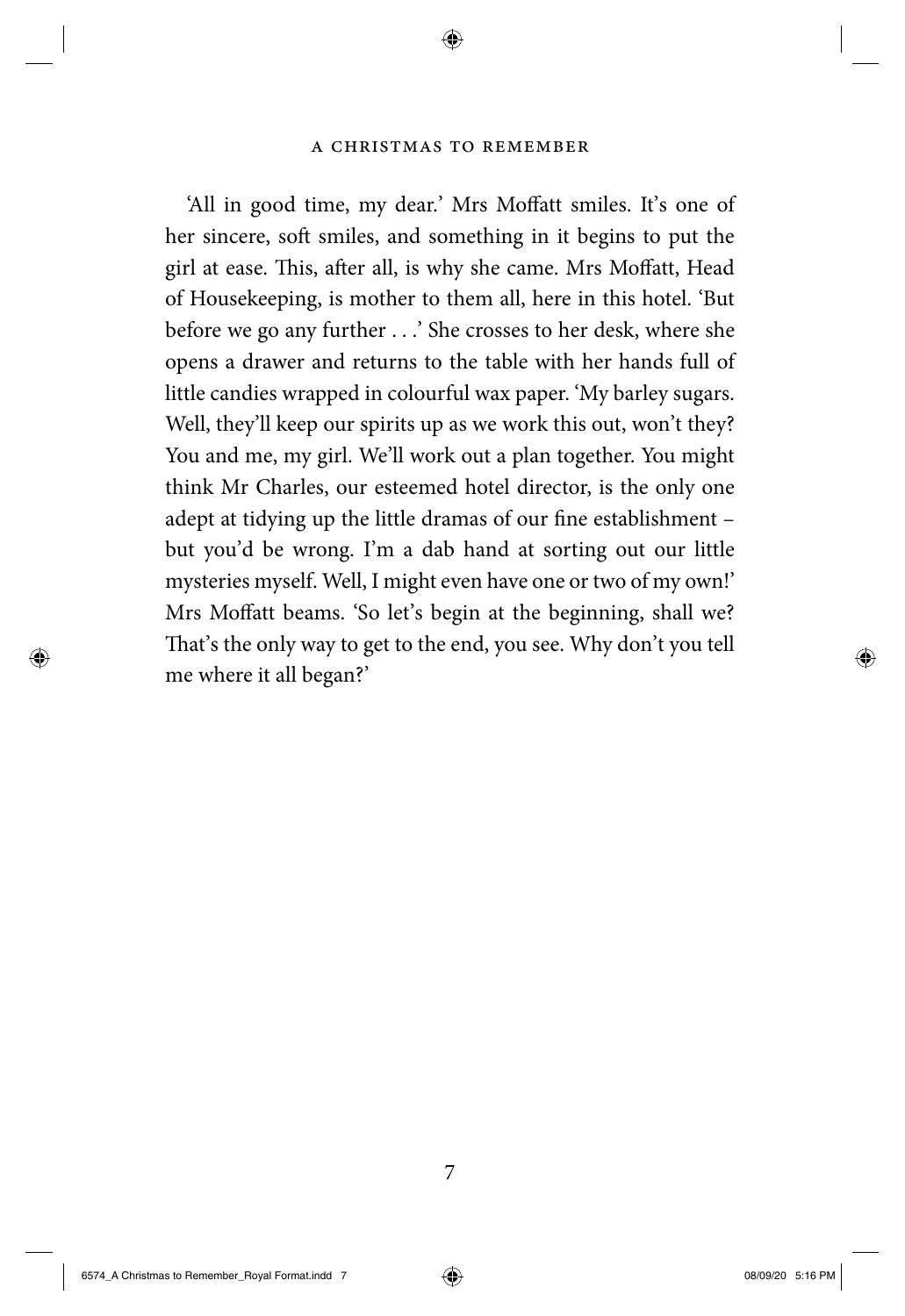## Five Months Earlier . . .

April 1938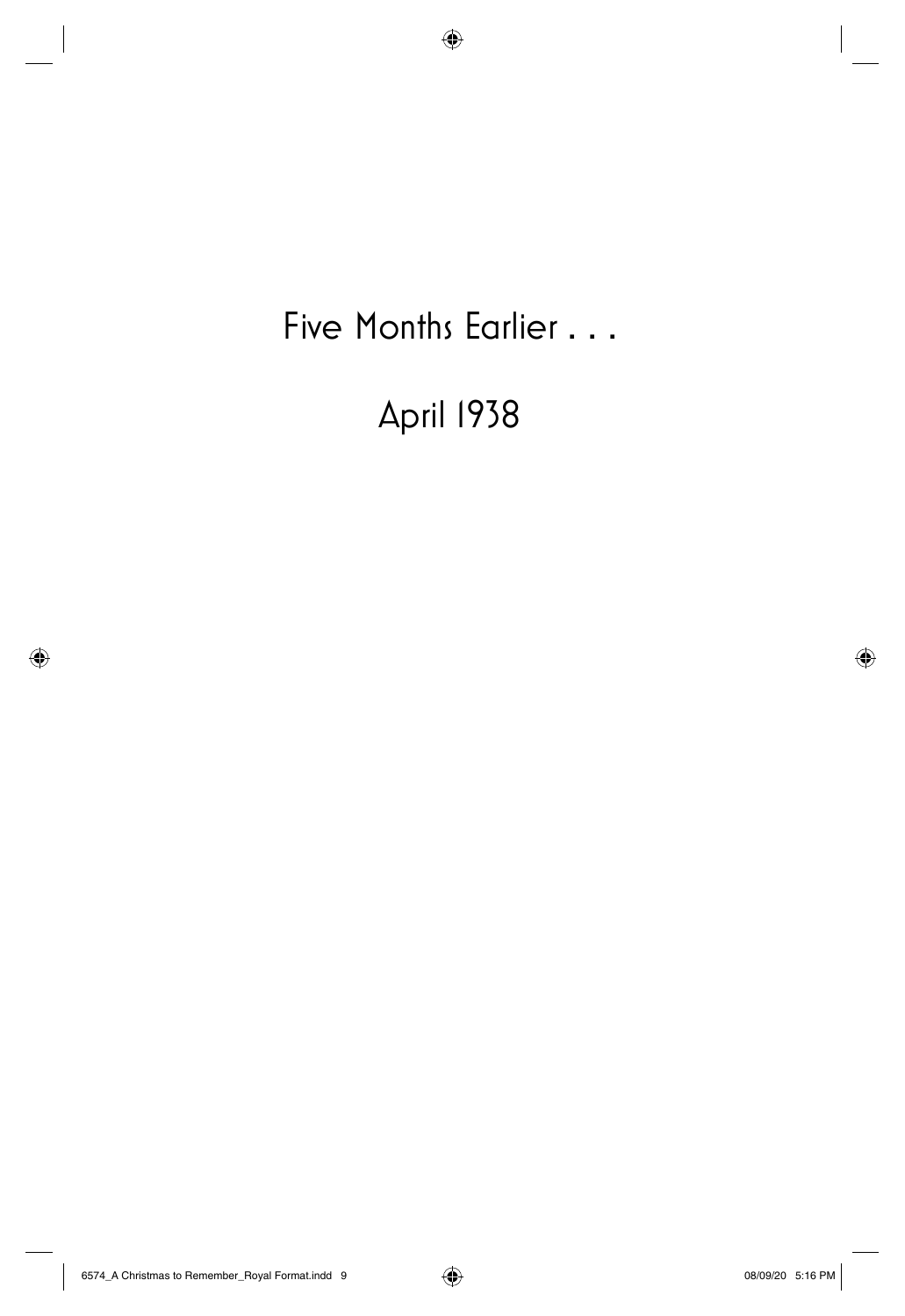*Chapter One*



SHOW HIM IN, BILLY.<br>
Silly Brogan gave an ostentatious bow and backed out of Maynard Charles's office, leaving the door ajar as he scurried back to the mahogany reception desks of the Bucking-HOW HIM IN, BILLY.' Billy Brogan gave an ostentatious bow and backed out of Maynard Charles's office, leaving the door ajar as he ham Hotel. Sitting at his desk, where his morning had so far been spent immersed in the hotel accountants' forecast of the year ahead, Maynard Charles rolled his eyes. He'd been telling young Brogan, the Buckingham's most junior – and most ambitious – concierge, that he didn't need to bow for nearly a year, but the boy never listened. In fact, he seemed to enjoy the pomp with which he inhabited his role. Deference like that could help a boy go places, especially in an establishment like the Buckingham Hotel – there was nothing the European gentry liked more than to be assured of their superiority – so Maynard had never been too insistent with the boy. He might have looked foolish, but his heart was in the right place.  $\ddot{\phantom{0}}$ 

A few moments later, Billy Brogan's knuckles rapped at the door again.

'Come in, Mr Brogan,' Maynard intoned – and, when the door drew back, there stood the gangly, red-headed Brogan at the side of a much older and more esteemed gentleman, his face framed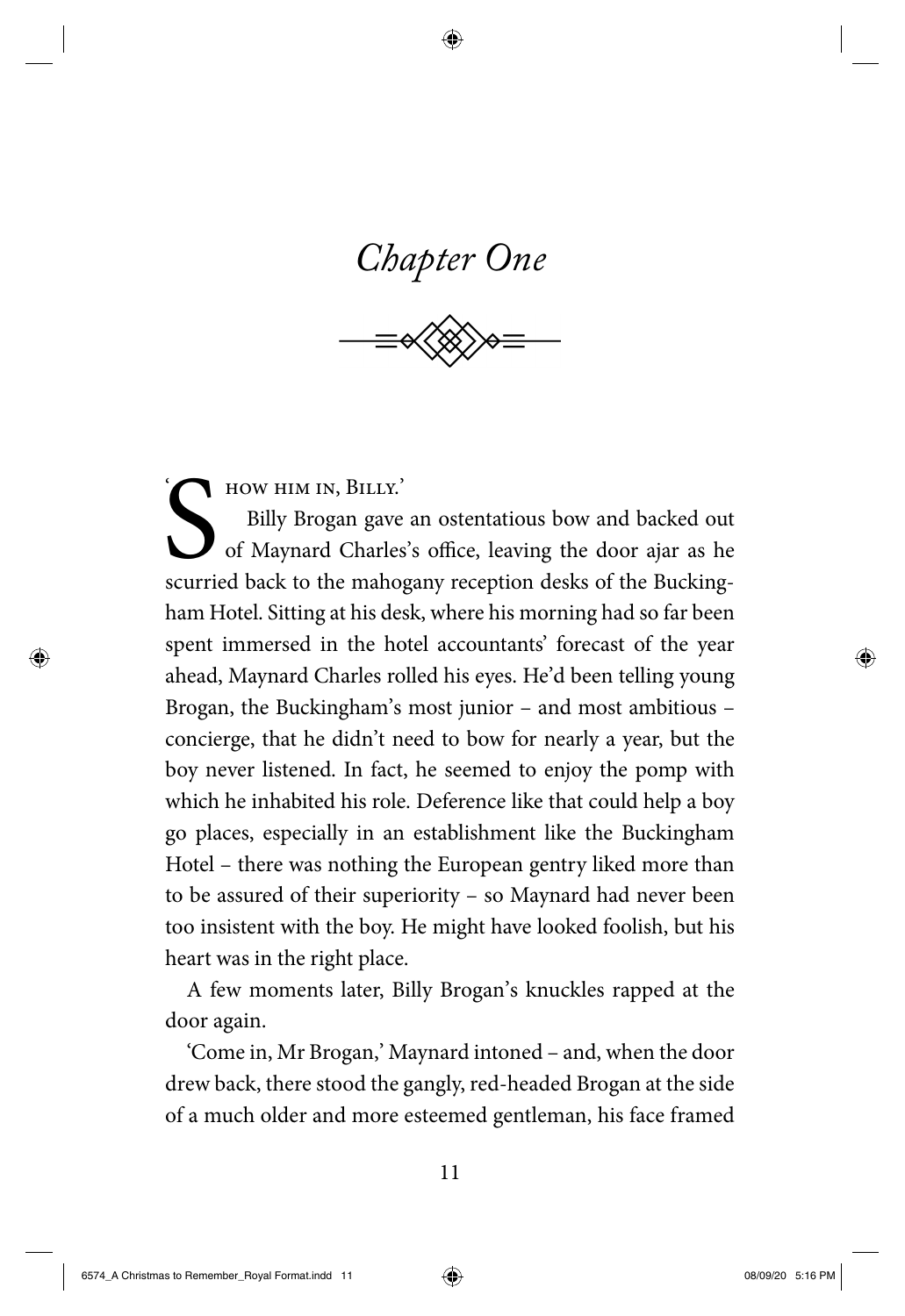in coils of grey hair and a neatly trimmed silvery moustache poised delicately on top of his red lips.

'Mr Charles,' Billy began, 'may I introduce Mr Tobias Bauer.'

Tobias Bauer was a small man, slight in stature, and walked with the aid of a cane, whose head was carved into the shape of an otter. As he came forward – oblivious of Billy giving another flowery bow at his side  $-$  he teetered slightly on his heels. Maynard, already on his feet, stepped around the edge of his desk and pulled out the seat. With whispered thanks, Tobias Bauer sank down.

'That will be all, Billy.'

'At your service, Mr Charles.'

Then, with another well-practised bow, Billy retreated.

After he had gone, Bauer ventured, 'Your young man is a credit to you all.'

Tobias Bauer was a regular visitor to English shores, but he had never lost the cadences of his Austrian homeland. He was softly spoken, but there was a quavering in his voice as well. As Maynard already knew, it was born of real fear.

'I'm given to understand you have a problem, Herr Bauer.'

'Well, quite,' Bauer began. Maynard saw how he caressed the head of his walking cane, as though it might help him find the confidence to say what he had to say next. 'It all began with that damn vote, you see. From that moment on, I knew I would never be able to go home. All the lies and counter-lies of those damned politicians! Well, it's a story as old as time, isn't it? And here I am – stranded. Yes, quite stranded!'

Maynard knew a little of Bauer's story already. As hotel director, his job was not only the management of the twelve hundred staff who made up his retinue at the Buckingham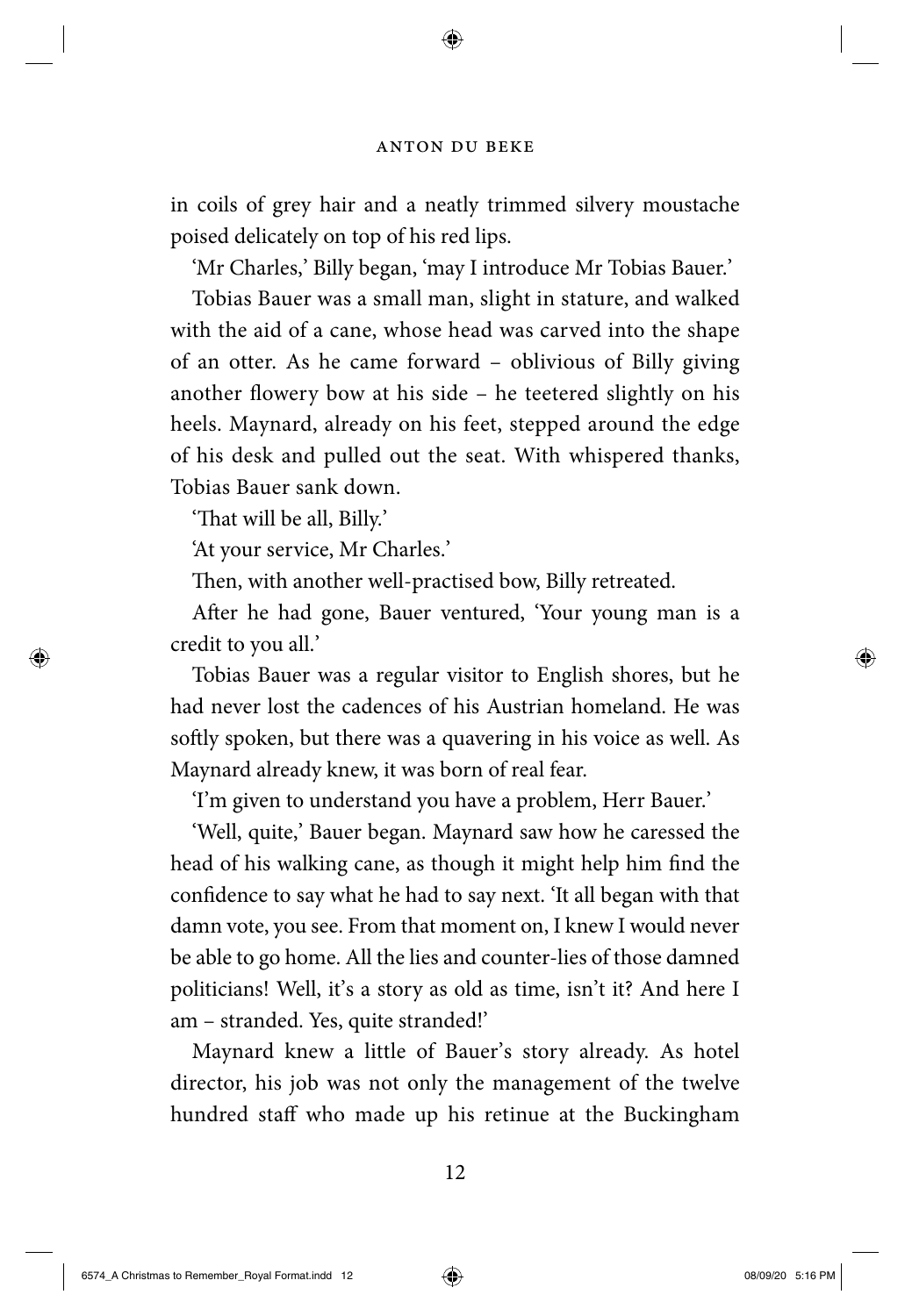Hotel. His days and nights might have been filled with the affairs of concierges and chambermaids, desk clerks and seamstresses, kitchen porters and pages, and all the musicians and dancers who lent the Buckingham their glamour. That was all the work of an expert at management and organisation. But there was an artistry to Maynard's role as well, and part of this involved knowing the daily comings and goings of all his manifold guests, being able to foresee pitfalls and disasters and head them off. Tobias Bauer had taken up residence at the Buckingham at the end of February – and now, six weeks later, here he remained. There was a reason for that, and its name was *Anschluss*.

'Yes,' Bauer went on, 'I'm afraid Herr Hitler has had his sights on my homeland for all his days on this good green Earth. And now it's his – a part of his Reich, for now and ever more.'

Scarcely a season passed in an establishment as finely tuned as the Buckingham without its director needing to manage some scandal, or contain some everyday disaster. But that did not mean Maynard Charles had neglected to follow the news of the outer world – and, in particular, the mounting dramas on the Continent. Soon after Bauer's arrival at the Buckingham, news had reached London of Nazi Germany's intention to annex Austria. They might claim it was to reunite its German citizenry with the mother country they had lost, but Maynard knew it for what it was: the march of a conqueror, pure and simple. Europe had seen enough of those before.

'So Herr Schuschnigg – our Chancellor, you understand – declared a vote would be held, to support our independence. That was a grave mistake, Mr Charles. Hitler could never allow that to happen. And that, sir, is why there are Nazi thugs marching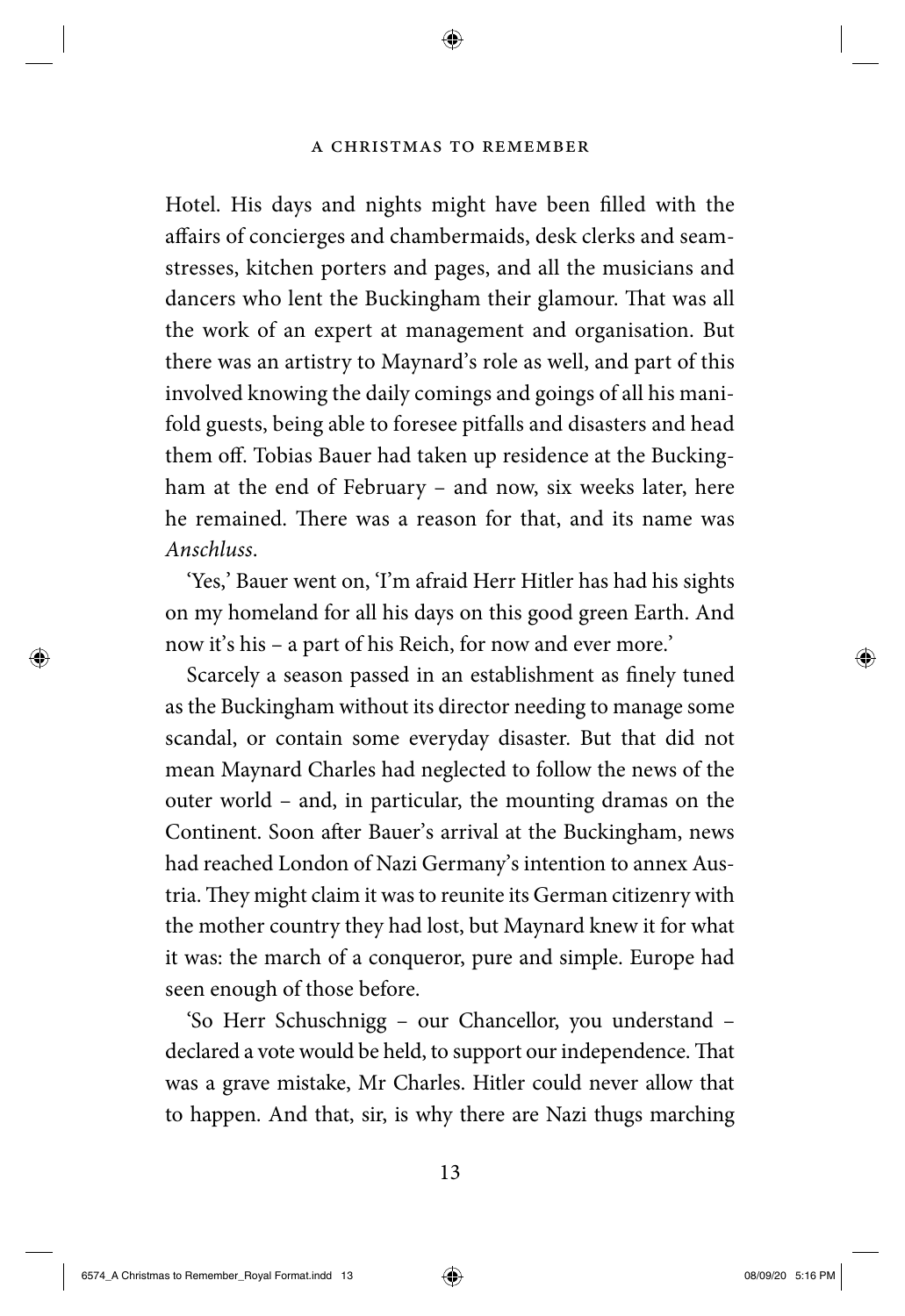through the streets of old Vienna, my home town. That, sir, is why my nation no longer exists.'

Bauer was shaking, and in the silence that followed he struggled to regain his composure.

'In my home country,' he went on, 'I have something of a reputation for speaking my mind. It has always served me well in business, but in this age it has become my curse. You see, I have not been silent about my loathing of Mr Hitler and all that he stands for. It has seen me branded as many things across the years – I have even been accused of being a Soviet, which I assure you I am not. I am simply a decent man who enjoys and respects the freedoms of the world. And now my reputation – well, it undoes me. Six weeks ago, I received word that Nazi soldiers had arrived at my country residence, asking after me.' At this, Bauer's emotions seemed to get the better of him. In his face was such a mixture of rage and terror and helplessness that even Maynard Charles, famed up and down the Buckingham halls for a cool head in a crisis, felt his heart begin to thunder. 'I'm sorry, Mr Charles, but perhaps now you understand the predicament in which I find myself. My country house has been requisitioned and, I understand, has become a regional base for the very same thugs who are turning my country to ruin. My brother is trying to flee. He warns me that I must not - that I *cannot* – go home.'

Throughout, Maynard had listened intently. Now that Tobias Bauer's words had petered into silence, he found himself staring out of the window, into the darkness of the courtyard at the rear of the Buckingham. In his mind's eye he could see the military transports that must have brought the Nazi soldiery into Vienna, their open backs packed with storm troopers. He'd known too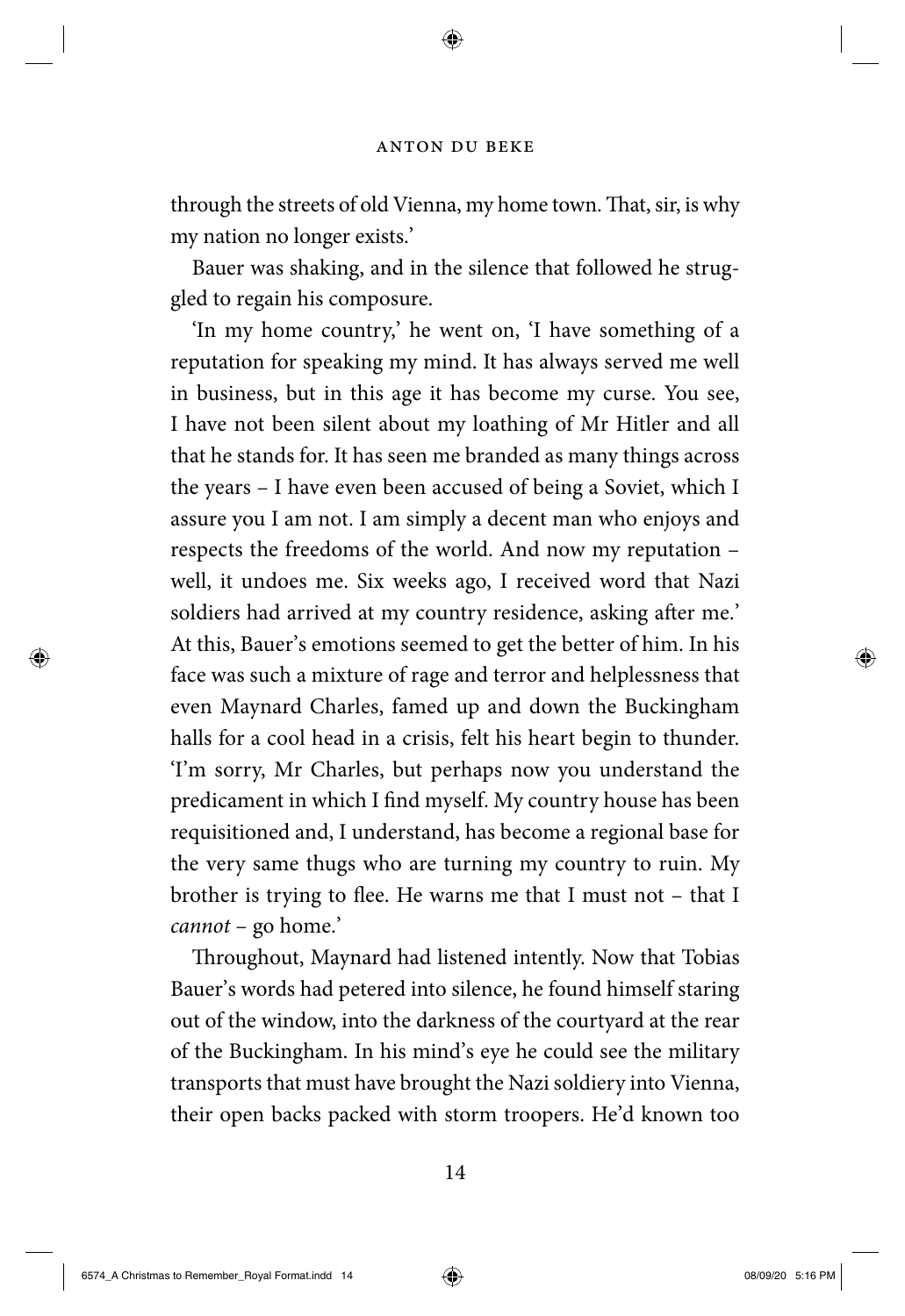many soldiers in his lifetime. The Great War was twenty years in the past, but there were still moments when, if his concentration lapsed for a second, he was back there, listening to the shrill whistles as he and his fellows piled over the top and marched directly into the Kaiser's guns.

War was coming again. He'd known it for long months. Tried to pretend he was wrong. Tried to pretend there was hope. But hope was dying every day in Europe. Maynard's faith was gone.

Coming back to the present, he reached for the brandy decanter on his desk, beside his Olympia Elite typewriter, and poured two stiff measures. The first was for Tobias Bauer, and was received with a look of sincere gratitude. The second was for Maynard himself. It warmed him through and through.

'Herr Bauer,' he said, 'what's happening in your country is a stain that besmirches humanity, and I am glad that you came to me in your hour of need. The Buckingham Hotel has been grateful for your custom these past weeks. We have always taken pride in making our longer term guests feel most at home – and I hope, in this, we have succeeded.'

'Oh, but you have, Mr Charles. You most certainly have.'

'Am I given to understand that you would like to extend your stay?'

'Indeed.'

'And that you do not know how long you might need to stay with us?'

Bauer nodded. 'Well, if this year has taught me anything, it's that not one of us can tell which way the world is going to turn next.'

'Then we come to the thorny question, Herr Bauer.'

'Were I able to continue in my current suite, I should do so, Mr Charles. But my funds are limited on English shores, and I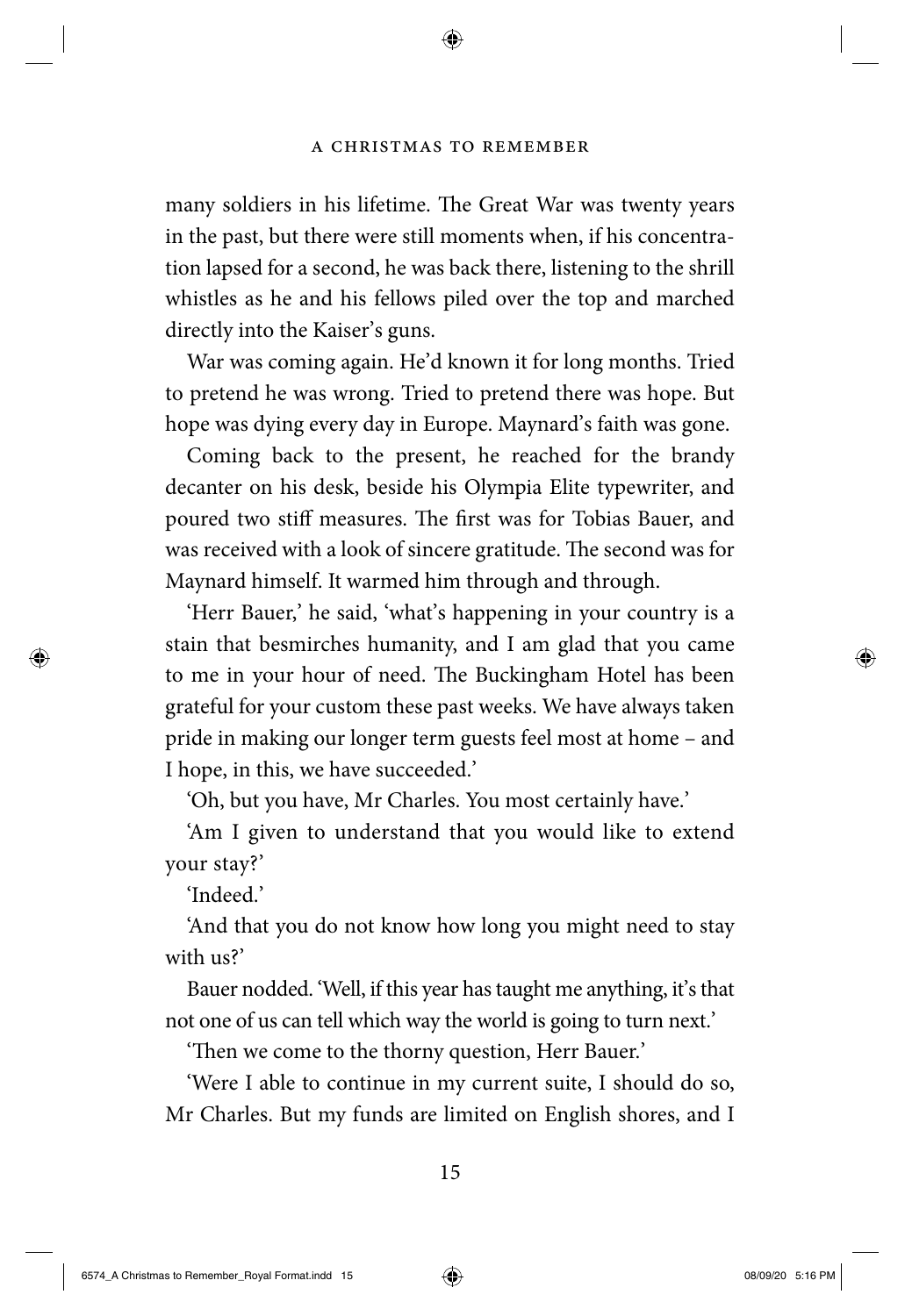was today informed, by my man at Lloyds, that the funds I have in my bank at home are . . . no longer at my disposal. Well, I suppose I should be thankful. A frozen bank account is, perhaps, the least of the evils being perpetrated on my countrymen, even now.' He hesitated, exchanging a knowing look with Maynard Charles. It was ungentlemanly to speak so brazenly of money, but there were darker things in the world this year. 'I am not a penny-pinching man, Mr Charles, but I have limited resources and know not how long I must make them last. So I come to you to ask if we might come to some arrangement that might suit both of us? Long-lasting residency in one of your lesser suites might be profitable for the Buckingham Hotel, perhaps?'

Maynard was finishing his brandy when inspiration seemed to strike him.

It was not uncommon for Maynard to contort the movements of the entire hotel to suit its guests. A hotel was, after all, nothing without its residents. But rarely had he felt that he wanted to bend the rules of the hotel more than now.

'We do have a suite, Herr Bauer. It has been out of service for many long years, but in the past month we have been dusting it down, ready for service once again. You would find it a little stark, at present. A little out of the way, as well – being hidden around a corner on our uppermost storey. But it has its charms. A little privacy. A homely atmosphere. And one of the better views of Berkeley Square that the hotel frontage allows. It's called the Park Suite – and, if you like, I could have our young friend Billy Brogan show you there right now.'

After Billy had taken Tobias Bauer through the doors of the hotel's golden lift, Maynard Charles poured himself another stiff measure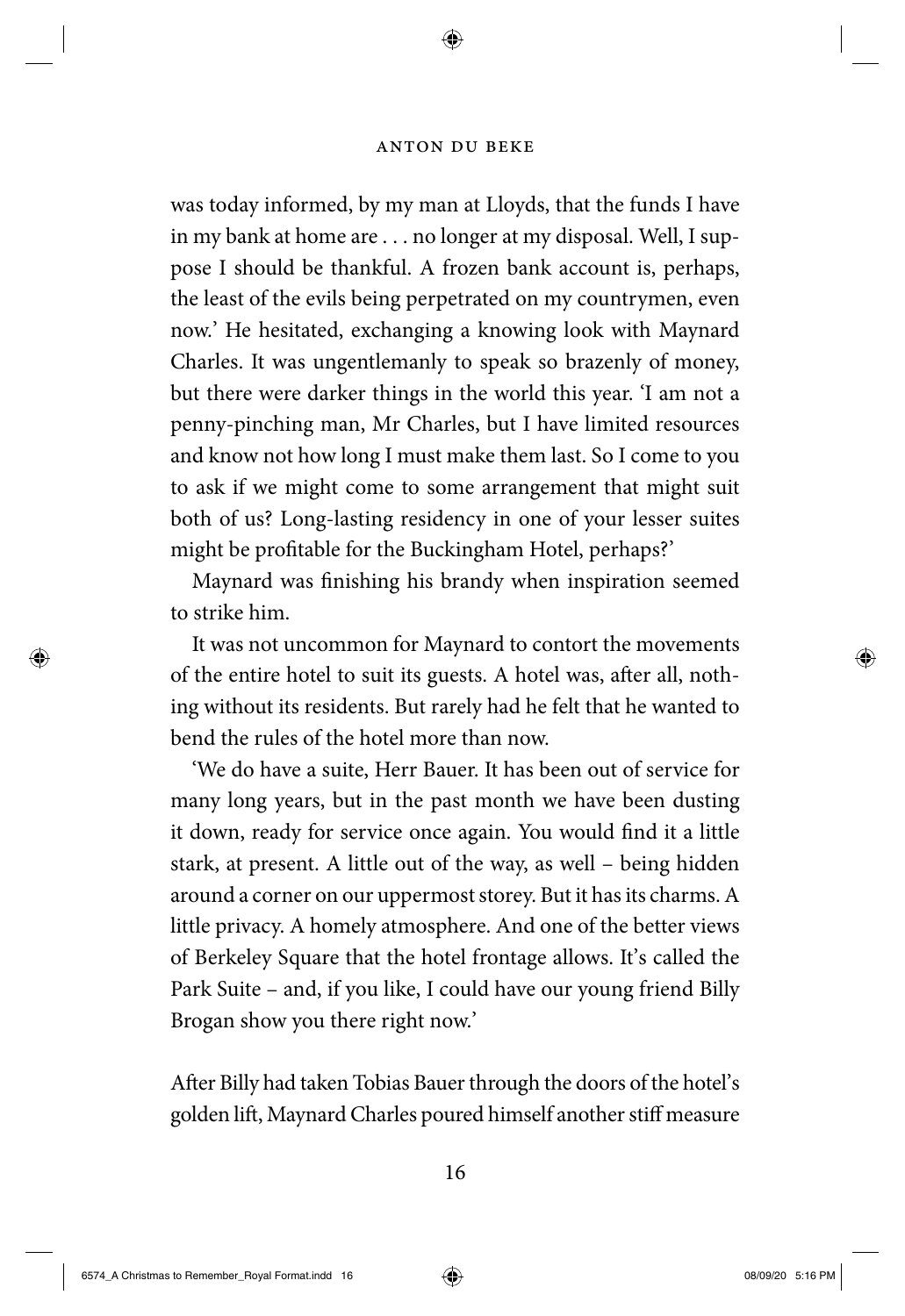of brandy. This one he savoured as a just reward for helping a man in his hour of need. Such things were good for the soul, but Maynard knew he would have to do it a thousand times over if he was to guide the Buckingham through the months and years ahead. The copy of the *Daily Mail* lying open on his desk – among all the other newspapers delivered daily to the tradesman's door– was just another in a long litany of reminders that Europe teetered on the brink of something calamitous – and that Great Britain, though she stood alone, was separated by a mere sliver of water from the Continent's unrest.

#### GERMAN JEWS POURING INTO THIS COUNTRY

'The way stateless Jews and Germans are pouring in from every port of this country is becoming an outrage. I intend to enforce the law to its fullest!' In these words, Mr Herbert Metcalfe, the Old Street Magistrate, yesterday referred to the number of aliens entering this country through the 'back door' – a problem to which the Daily Mail has repeatedly pointed . . .

Less of a problem, thought Maynard Charles, for this mighty island nation than for the poor wretches forced out of the only homes and lives they'd ever known. Were it up to him, he'd take the whole damn lot of them – and to hell with the British Union of Fascists and their like, who had marched through London only two years ago, demonstrating against kindness and generosity. To hell, too, with Lord Edgerton and the various other members of the hotel board, who proudly stood shoulder to shoulder with those fascists at their garden parties or moonlit Mayfair soireés. To hell, thought Maynard, with every last one of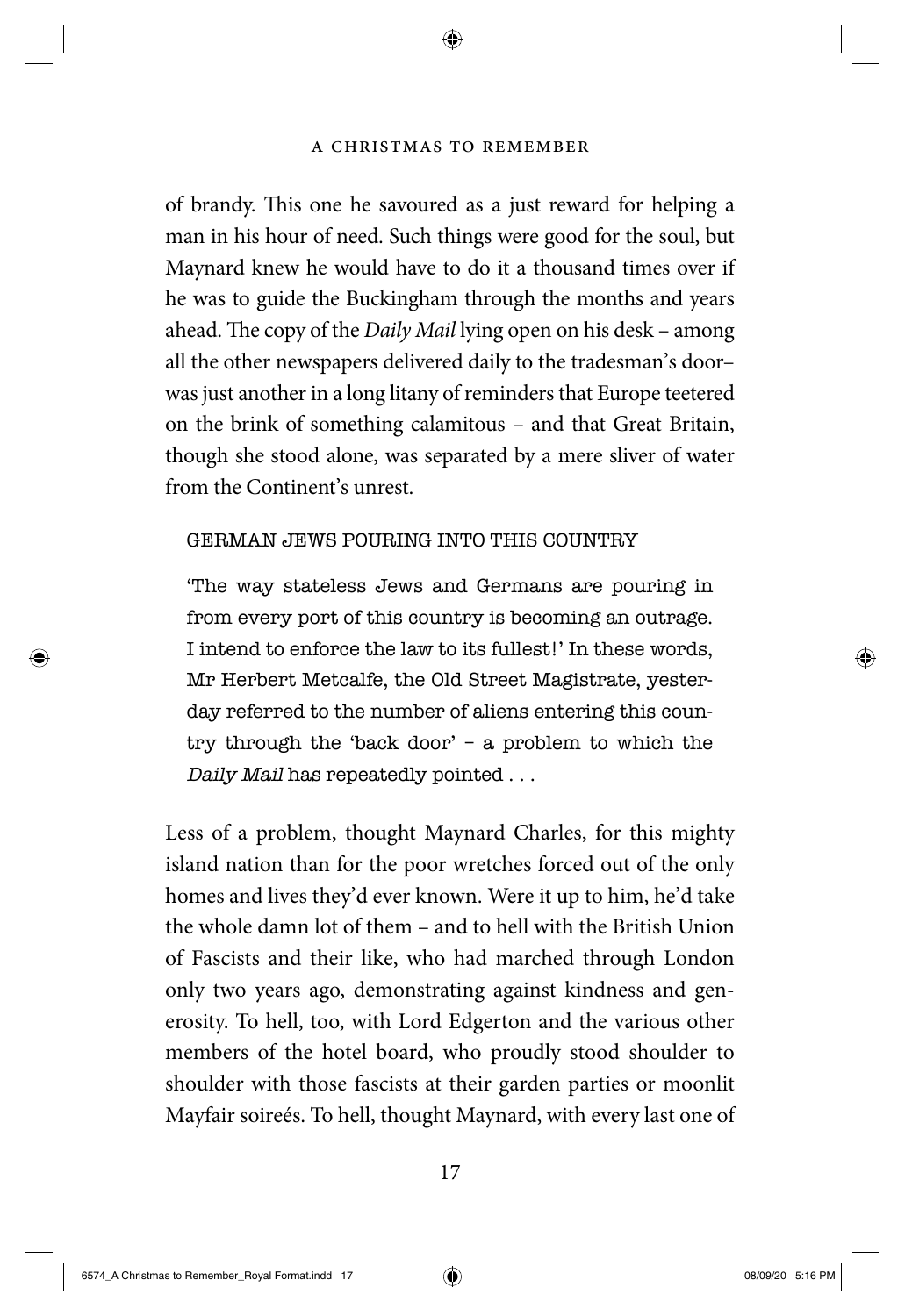them who courted the murderers and demagogues rising to the top in Nazi Germany.

Then he stopped and stared into his glass. With a wry smile, he set it down – and, though there was no denying the hunger he felt for another measure, he delicately patted his lips dry on his crimson silk handkerchief and told himself that enough was enough. A drunken hotel director speaking his mind was a scandal Maynard Charles could not afford.

With this in mind, he left the office behind and ventured out, past the gleaming mahogany reception desks, across the black and white chequers of the reception hall, beyond the tall black obelisk, down which water coursed in a constant cascade. He headed along the arched hallway that sloped towards the doors of the Buckingham's most feted attraction: the Grand Ballroom itself.

As he stepped in, he heard the sounds of the legion of carpenters, joiners and other tradesmen who were, even now, finessing the ballroom's features for reopening night. Standing on the threshold, he surveyed the entirety of the ballroom, from the dance floor doors from which the hotel dancers and musicians would proudly announce themselves, to the sweeping curved bar that, after two months of hard work, was almost ready to accept paying customers again.

For a whole season, now, the Grand Ballroom had heard neither the music of its resident Archie Adams Orchestra, nor the applause that ordinarily resounded whenever the hotel's elite dancers took to the floor, led by the enigmatic Raymond de Guise and his partner Hélène Marchmont. Christmas had been and gone, one year had rolled into the next, and the Buckingham ballroom's lordly patrons had been seeking their entertainment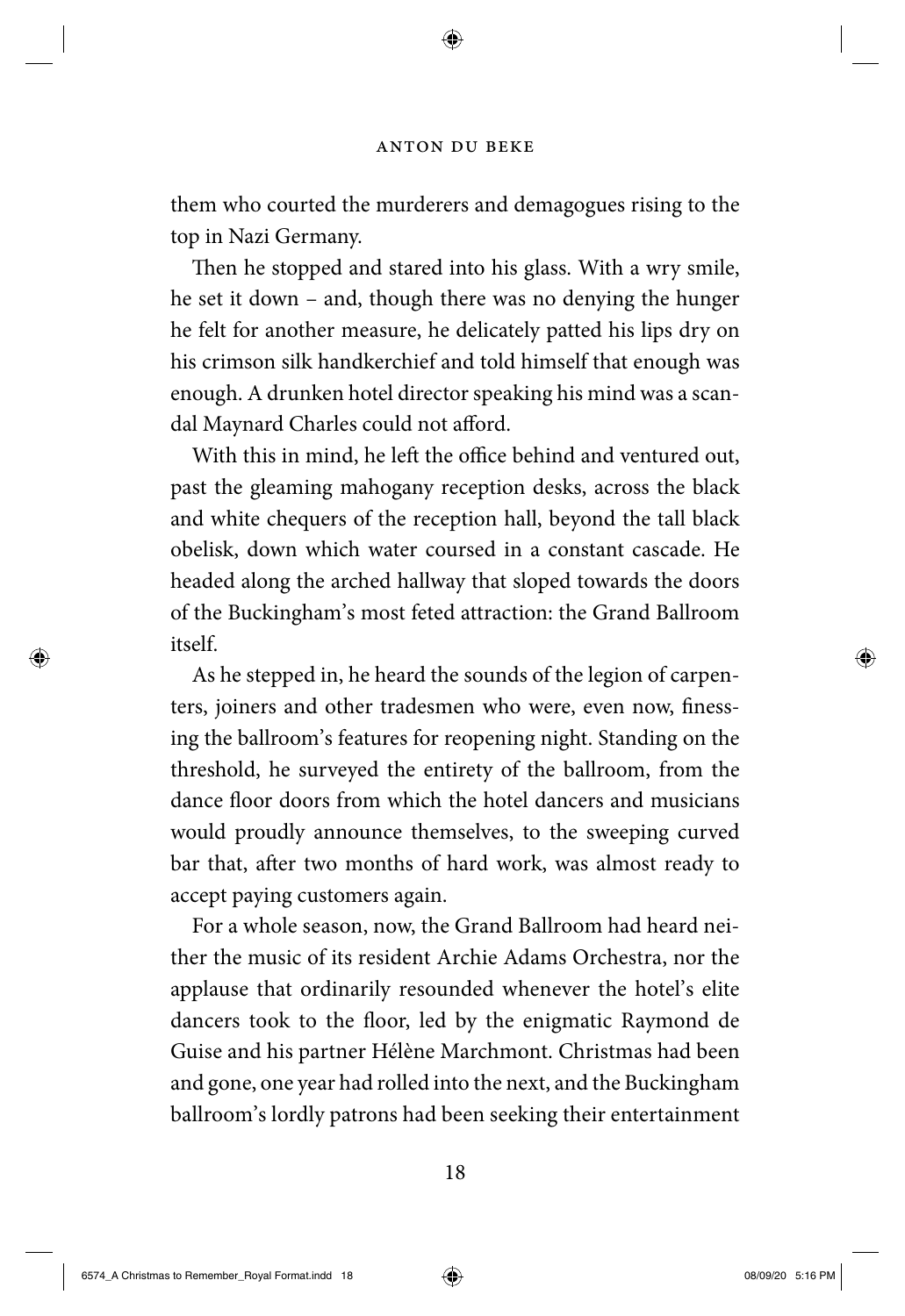elsewhere while Maynard's phalanx of loyal tradesmen worked, day and night, to refit and prepare the ballroom for reopening. The inferno that had torn through here last year had laid the place to ruin, but by good grace – and thanks to the leadership and investment of the newest board member, the American industrialist John Hastings – Maynard was sure that the Grand would quickly recapture its reputation as the jewel in London's crown. But in the pit of his stomach the fear remained: lords and ladies were a notoriously fickle species; if their loyalties had gone to the ballroom at the Savoy – or even, God forbid, the Imperial – then the Buckingham's fortunes would surely falter. And with war on the horizon, this was something Maynard would rather avoid at all costs.

His eyes turned to the dance floor, and its newly laid tiles of interlocking ebony and oak. There, in the space where tradesmen were not on their knees, polishing the boards to a dazzling shine, Hélène Marchmont waltzed in the arms of Raymond de Guise.

This was the reason the ballroom was the beating heart of the Buckingham Hotel. The music came only from a tinny gramophone, but the way Raymond and Hélène danced was enough to make Maynard look upon them alone. There was a time, not too far gone, when he had not truly understood the magic of the ballroom. How strange that seemed, looking out upon it now.

He was not the only one watching. As he approached the oak balustrade that ran around the dance floor, he saw that the hotel page, Frank Nettleton, was tapping his feet along to the music with his sweetheart, the chambermaid Rosa, at his side. Frank was small and wiry, his tousled hazel curls in desperate need of a visit to the hotel barber, but Maynard knew he had a good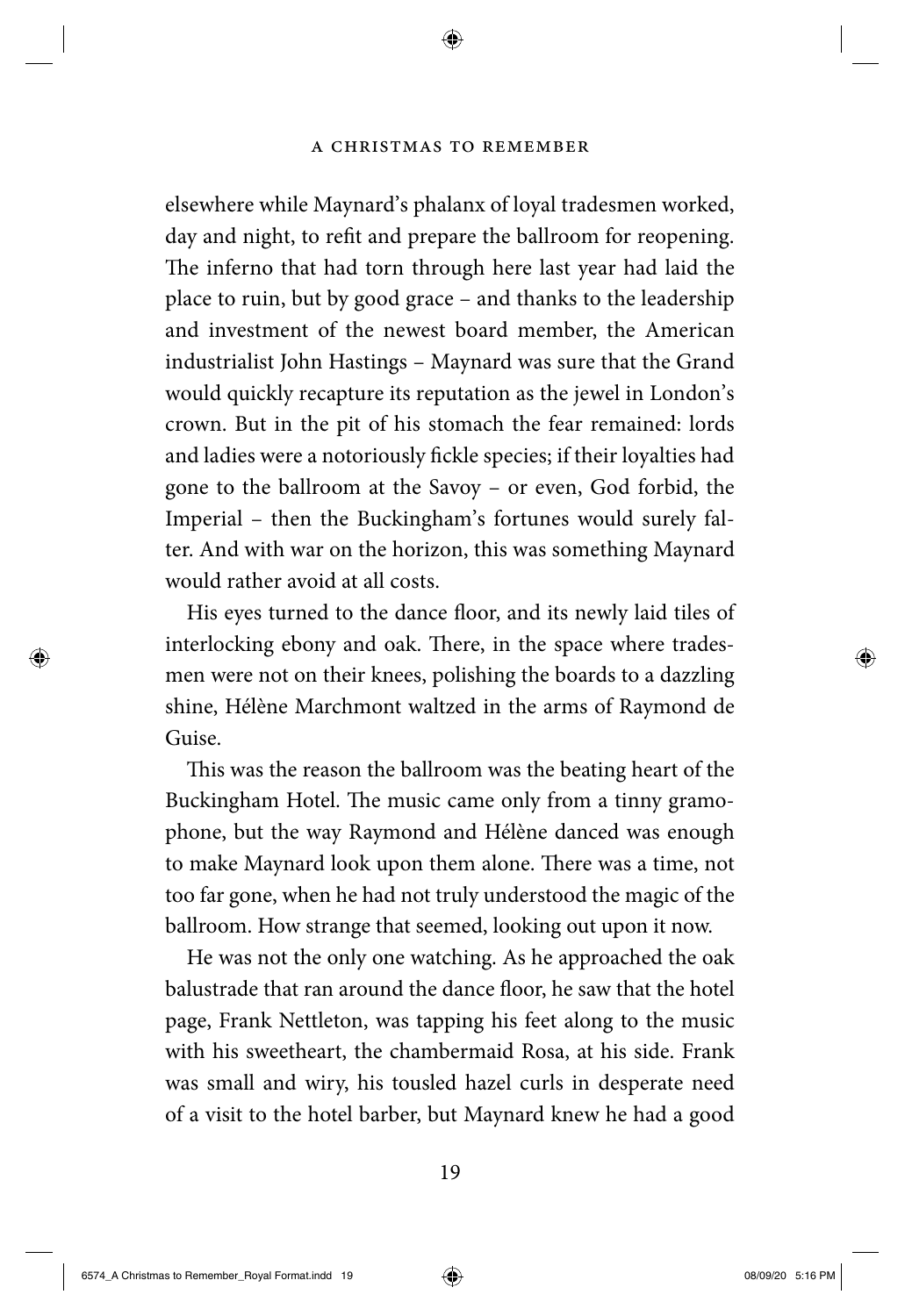heart. As he watched, Frank took Rosa in his arms and, laughing uproariously, began to imitate Raymond de Guise. Rosa was no match for the elegant Hélène Marchmont, but Frank held himself with the grace of an accomplished dancer. Music was in the boy's veins; even an old curmudgeon like Maynard, more concerned with books and balance sheets than the intricacies of the Viennese waltz, could see that.

Even so, Maynard barked out, 'Nettleton, you know the ballroom's closed until further notice,' as he passed – and Frank, startled as if out of a dream, quickly ceased his dance, rambled an incoherent apology, and scurried with Rosa out through the ballroom doors.

'Go easy on the boy, Mr Charles.' Raymond stepped out of Hélène's arms and grinned as he approached. 'He's just starting out. Rough around the edges, yes, but you've a diamond there, if you encourage him. If only we were all as passionate as young Frank Nettleton.'

Maynard took Hélène by the hand in greeting.

'Miss Marchmont, four months away from the ballroom floor hasn't dulled your instincts, nor your artistry, I see. Are you ready for opening night?'

'We'll be ready, Mr Charles.' Hélène might have looked demure and coquettish to some – at least, that was the way the photographers had tried to capture her, back in the days when she'd graced the covers of *Vogue* and *Harper's Bazaar* – but the way she spoke now betrayed the aspect of her character that all those close to her understood: her steeliness, and inner strength. 'I've been rehearsing with Mathilde daily. She'll second Raymond and me, along with Gene Sheldon. She's got everything, Mr Charles. She's your future star.'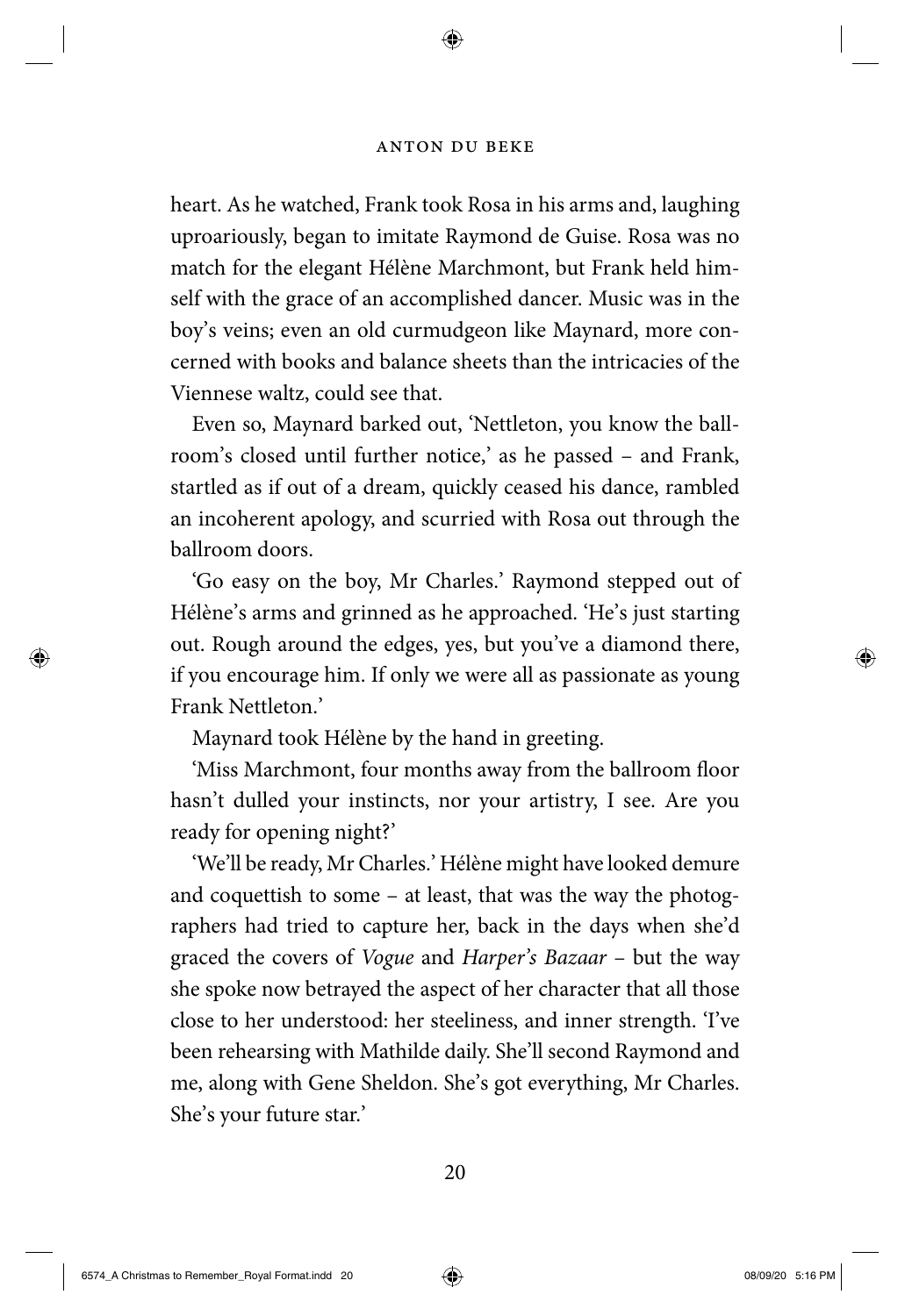Maynard nodded, sagely. This was good news indeed. 'And the dance floor – how does it feel?'

'Freshly sprung,' Raymond replied. At over six feet in height, he stood a head taller than Maynard, and his crest of windswept black hair made him seem taller still. He was the hotel's Hercules of the ballroom, and Maynard trusted him above all else. 'She's still settling in, Mr Charles, but we'll have the troupe out here as soon as the finishing touches are done. We still have two weeks. By then, we'll know the floor again  $-$  all its little kinks and nuances.' He leaned forward, gripped the balustrade, and looked directly into Maynard's eyes. 'Mr Charles, we're in this together. All of us in the dance troupe. Archie Adams and all his orchestra. Oh, they might be scattered across London town, moonlighting in the clubs while they wait for the ballroom to open again. But don't think for a second that their hearts don't remain with us, right here.'

'And it's not just the ballroom,' Hélène interjected. Her crystalline eyes, too, had settled on Maynard. He might have read them each the Riot Act on occasion, but there was no one – outside this hotel or within it – that either of them would rather have followed into war. 'You hear it up and down the halls. Concierges and kitchen hands, chambermaids and pages and waiting staff. Even Mrs Farrier, down in the hotel post room! Every last one of us, here at the Buckingham, we're all in it together. We're going to make the Grand's reopening the talk of the society pages. We'll be back on top, Mr Charles. I know we will.'

There was something about Hélène's conviction that stilled Maynard's nerves. He turned again to survey the ballroom. *Yes*, he thought, *here is a place to be proud of*. A place of magic and enchantment. A place where love stories could unfold and guests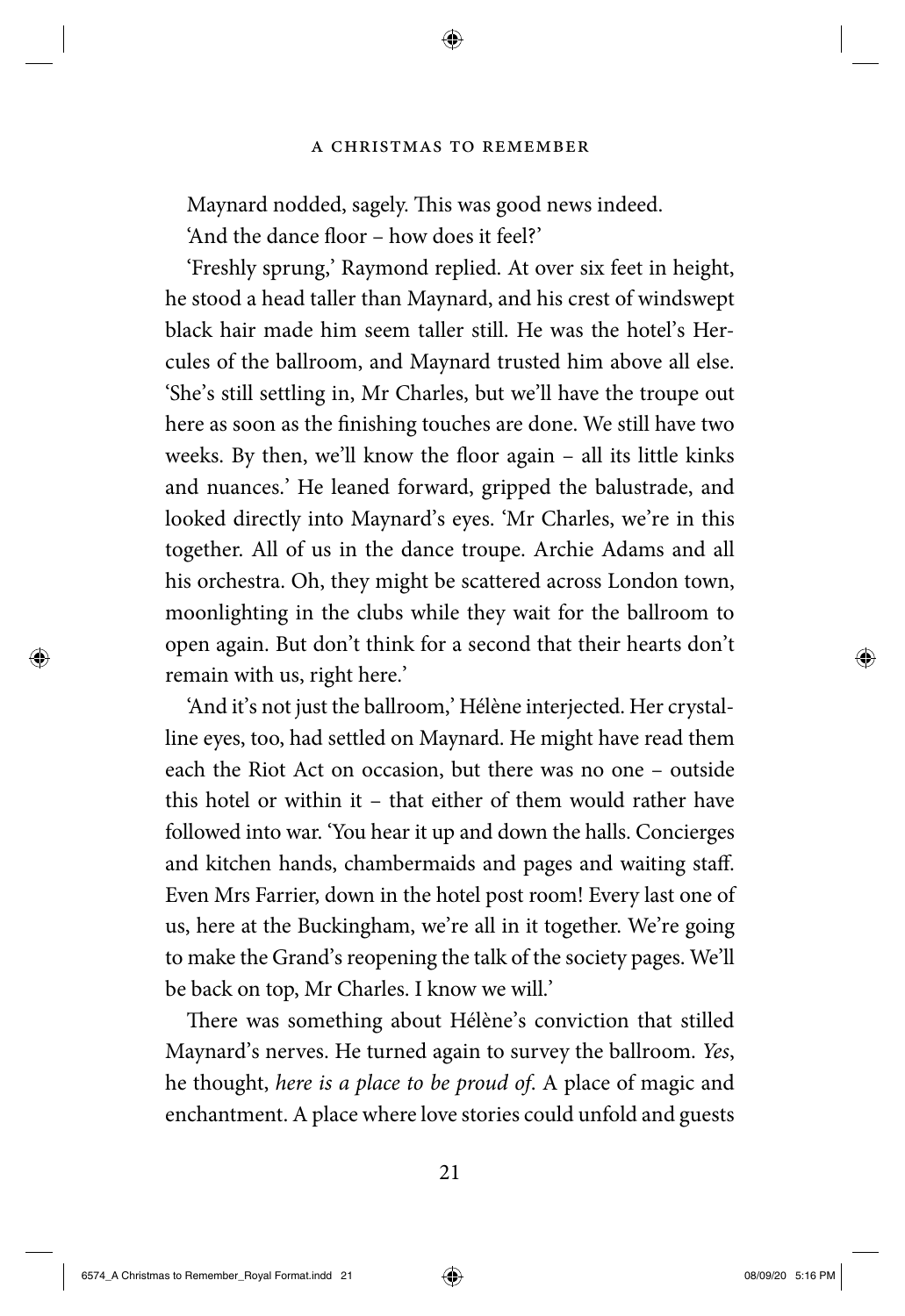could, for a few fleeting hours, pretend that the world outside was not going to touch them, that a place where war was brewing, where politicians fought daily, where dark clouds gathered and grew yet darker, did not exist at all.

*We'll be ready*, Hélène Marchmont had said. And Maynard Charles thought: *yes, I believe it at last.*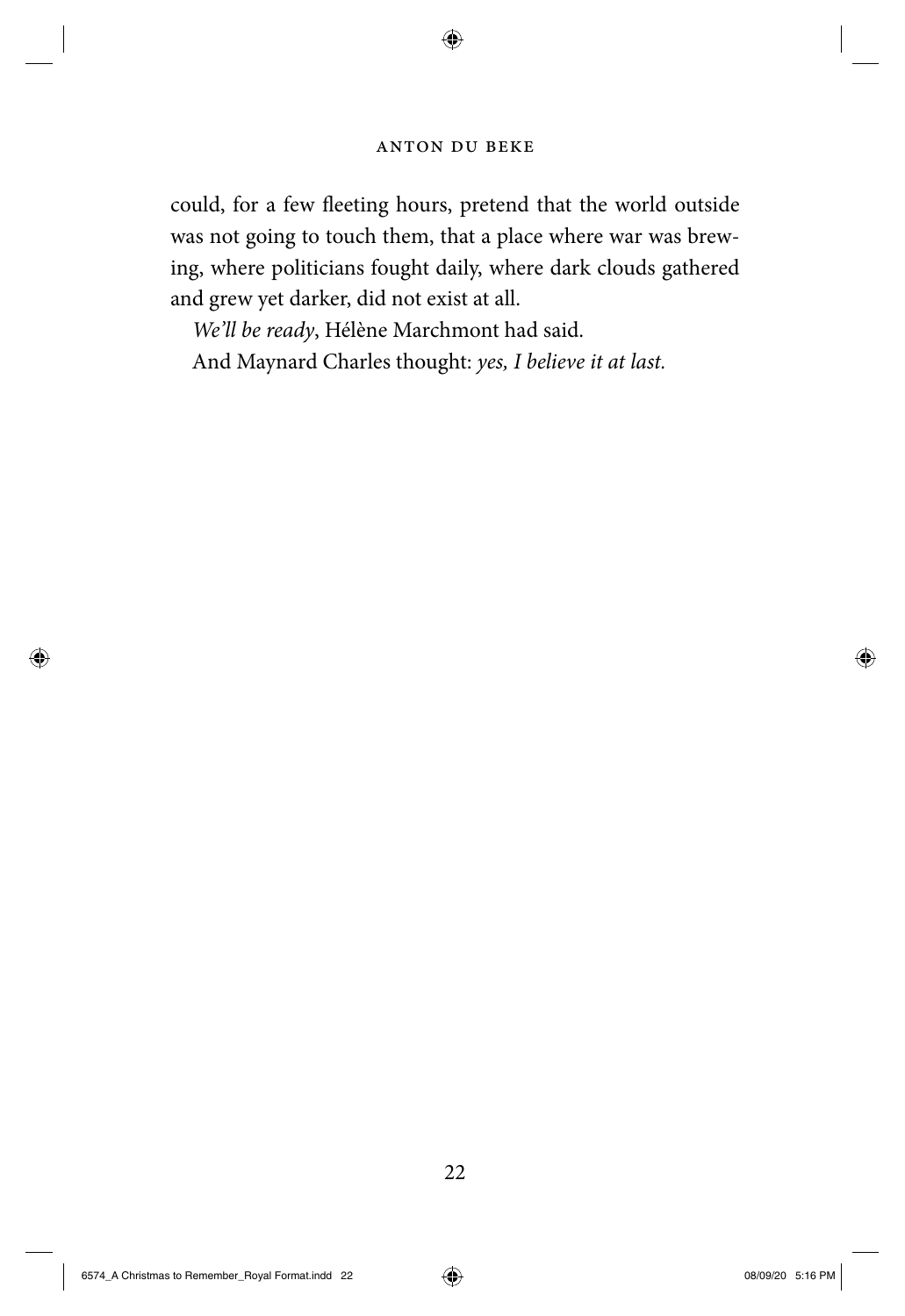*Chapter Two*



FROM THE GROUNDS OF THE Buckingham Hotel on Berke-<br>ley Square, to the Limehouse docks and the rooftops of<br>Whitechapel, rain was sweeping London in great sheets<br>of grev. As Raymond de Guise stepped out of a taxicab on the ley Square, to the Limehouse docks and the rooftops of Whitechapel, rain was sweeping London in great sheets of grey. As Raymond de Guise stepped out of a taxicab on the Whitechapel Road and felt the full force of the storm, only his dancer's feet kept him from losing his balance and tumbling into the heaps of refuse piled up at the side of the road. Thanking the driver and asking him to wait, he tightened his gaberdine overcoat and turned up his collar against the driving rain, then made haste between the awnings into a narrow cobbled alley. Halfway along, where light spilled out of the doors of a red brick chapel, he turned to climb the steps. Already, he was drenched to the skin.

So too was the man who stood at the top of those steps, keeping guard at the doors, his face hidden beneath the peaks of a tricorn hat, as if he'd stepped directly out of some bygone age.

'Ray Cohen, come at last!'

Raymond de Guise in the ballroom; good, old-fashioned Ray Cohen here in the streets of his native Whitechapel. There was a time that he'd guarded the secret of his true identity with the zealousness of an undercover spy – but no longer. Now Raymond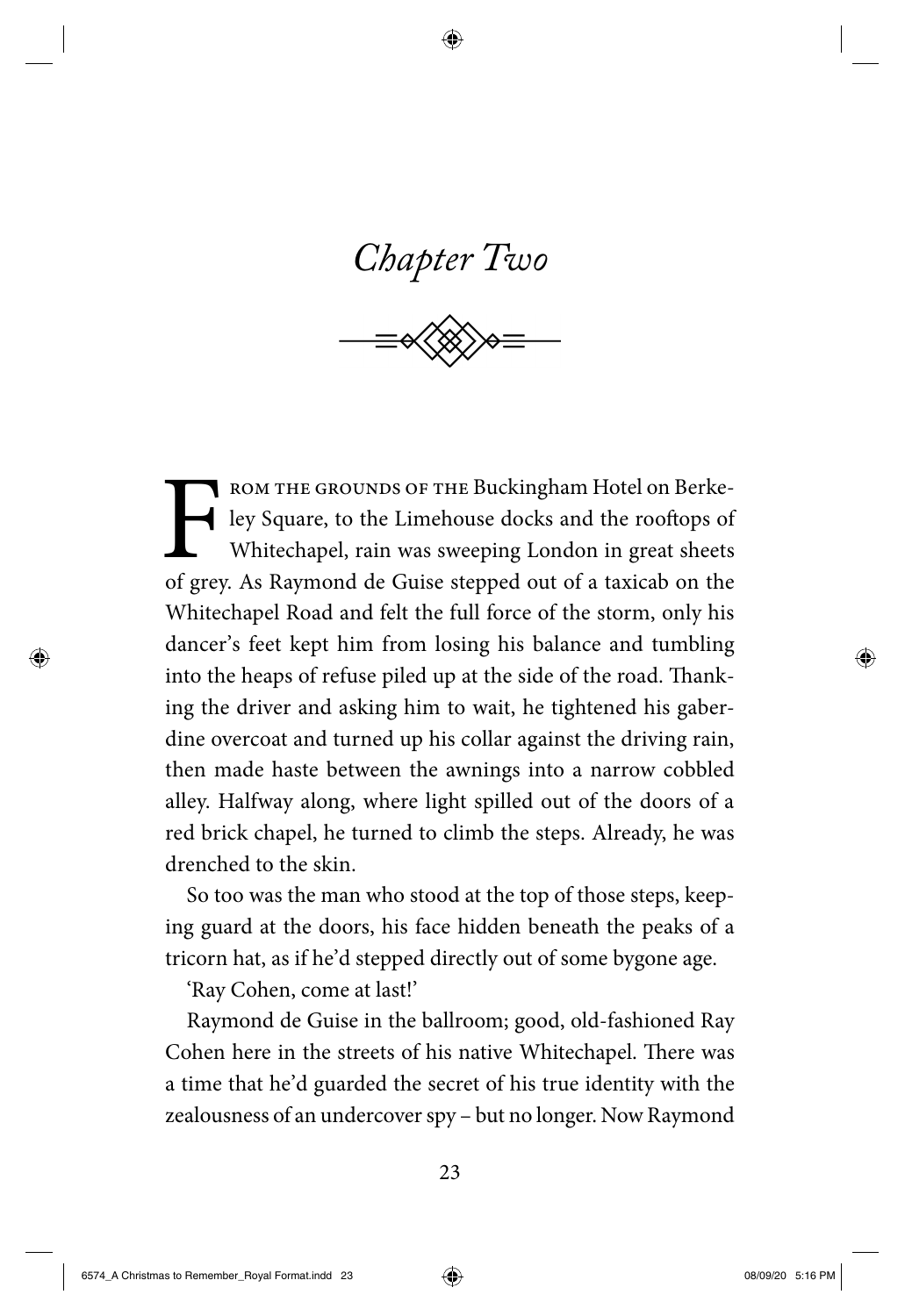lived with one foot in the world of the ballroom, and one foot in the streets where he was born. So far, it seemed to be working.

'Artie!' He took his brother by the hand. 'You'd think they could afford you an umbrella.'

Artie grinned. 'Go on, get yourself inside. Nancy don't know you're coming. Me and Viv, we kept it a secret, just like we promised. She'll be surprised to see you.'

*Viv?* thought Raymond, as he stepped through the doors.

They called this place the Daughters of Salvation, and for close to a year it had occupied these premises – once a derelict chapel, abandoned to vagrant sleepers. Now, when Raymond looked around, it was unrecognisable as the place he'd first seen a year before. The renovation work over the past months had transformed the shabby interior into a collection of rooms every bit as worthy as a church hospice.

It was a hive of activity. The body of the old chapel was a semicircular reception area, at which Mary Burdett – the founder of the organisation – talked with one of her volunteers. Around her, doors led into private rooms, some dormitories and some with single beds where guests recuperated. Through one door, a small office was home to the visiting physician, one of several doctors from local surgeries who gave up their evenings to come and minister for the needy – and to help patients overcoming their opiate addictions, the very reason the Daughters was first founded. Through another door, volunteers were busily bulking out the evening soup – and the cold breeze coming in from the back of the kitchen area told Raymond that the doors had been opened to the courtyard at the back, and here the vagabond people of London's East End were being welcomed in for hot tea and food. Old loaves were bought up from the Whitechapel bakeries,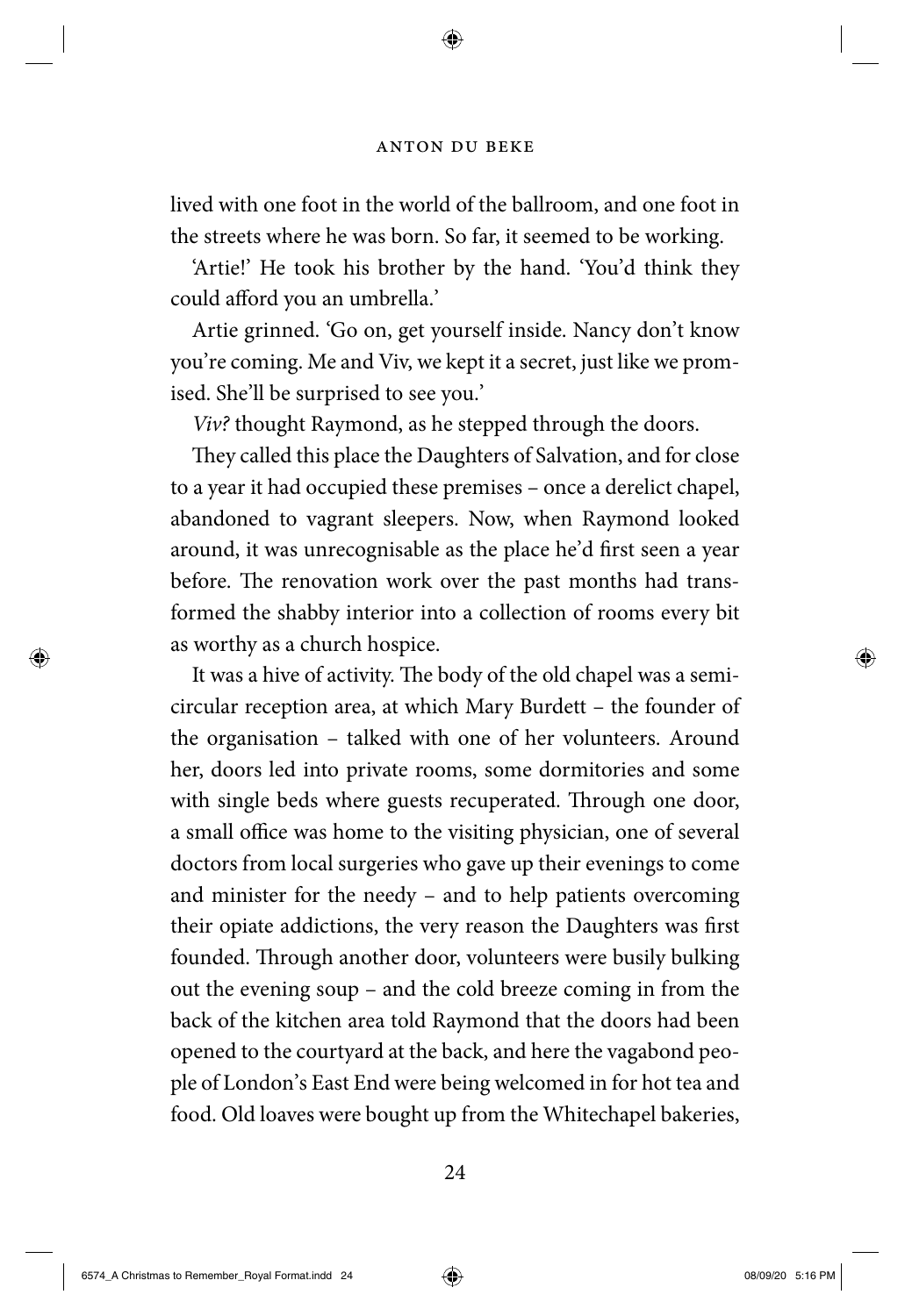bad apples and bruised potatoes taken in from the grocers' refuse, pared down and put to use. Not a scrap was wasted at the Daughters of Salvation.

Nodding at Mary Burdett, Raymond crossed the chapel floor, then slipped through the door at the very back.

The Salvation Office, as this corner had come to be called, was tiny – just a desk and a few cabinets, loaned by the charity's benefactor George Peel. Peel's was old money, inherited from his forebears who had owned the blacking factories in Charing Cross, but at least it was being put to good use. As Raymond hovered in the office door, he could hear the voice of Warren Peel, George's son – once an opiate addict himself, and now an integral member of the Daughters of Salvation itself. As he stepped inside, he saw that Warren – slight and boyish, with hair the colour of a cornfield in summer – was bent over the table with Vivienne Edgerton. And there, hidden behind them, sitting at the desk, was his own Nancy Nettleton.

The Daughters of Salvation might have been founded by Mary Burdett, but it was Vivienne and her investment of time and energy – and the allowance her stepfather gave her – that had first begun to transform it. And it was Vivienne, too, who had convinced Warren Peel's father to give generously to the charity, allowing for its further expansion. For several years, Vivienne had lived, at her stepfather's instruction, at the Buckingham Hotel instead of the family home, and she had once been the kind of girl who needed the intervention of a charity like this herself. Spoilt and lost, she'd found solace in opiates. But at twenty years old – still with her striking red hair, but holding herself more confidently than ever - Vivienne was a changed woman. Raymond had barely seen her at the Buckingham in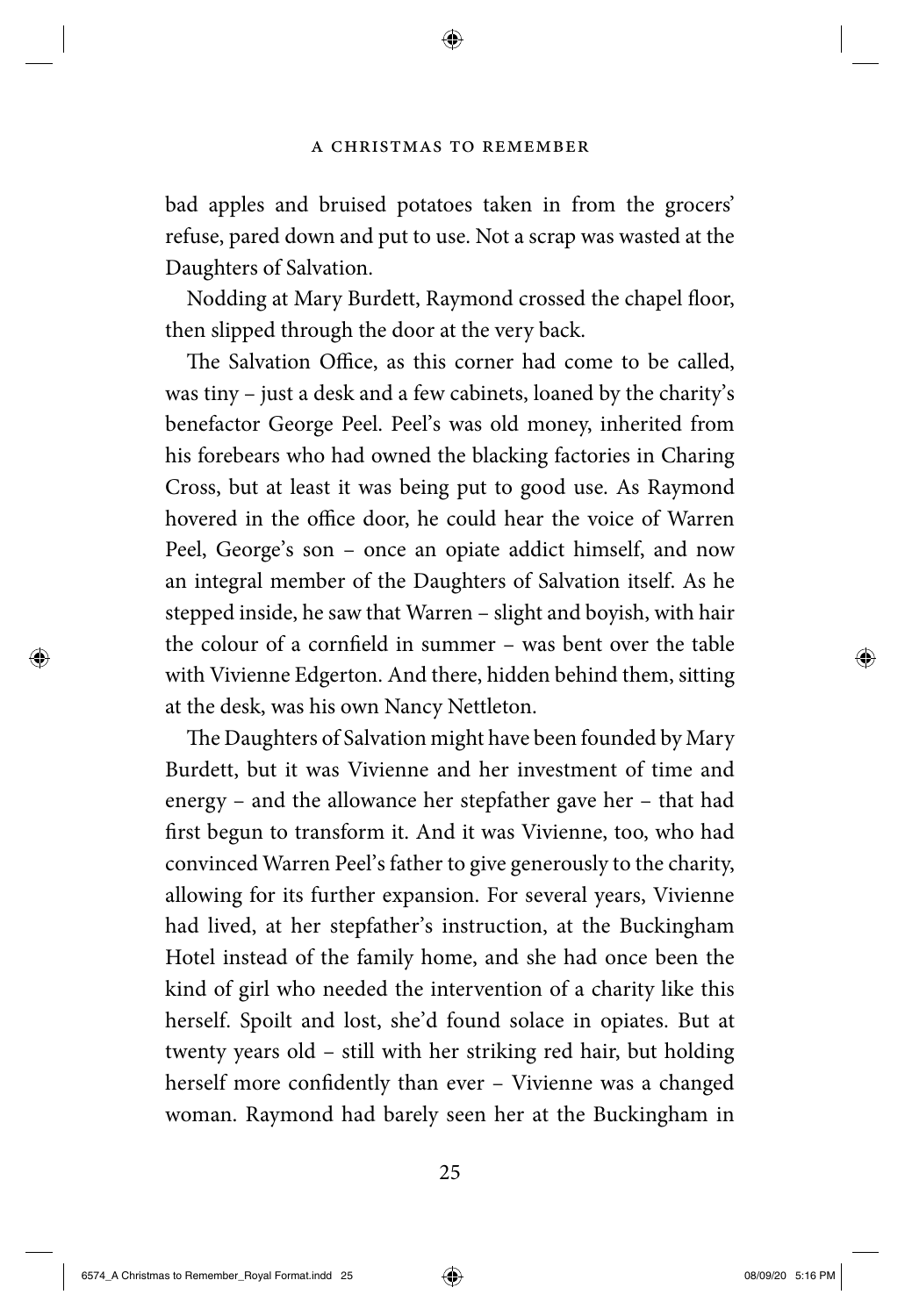the last months, for she'd sequestered herself here, driving the Daughters of Salvation onward. She intended it to be an empire.

Raymond coughed to announce his appearance. Both Vivienne and Warren looked up, but Nancy remained bent over the desk, working through the ledgers that she kept for the organisation.

'Sorry, Mr de Guise!' Vivienne laughed, her thick New York accent filled with mirth. 'Miss Nettleton's far too important for the likes of you now. Who needs a debonair dancer when they've got columns and figures to be working through?'

'It's time to put the pen and paper down, Nance. I'm here to take you out.'

Nancy finally looked up. As she took in his face, his coiffured black hair, and that look in his eyes he saved for her alone – the look that no guest dancing with him in the Buckingham ballroom ever saw – something inside her soared.

'Raymond,' she smiled – and, for a moment, in spite of the hustle and bustle through the partition walls, it was as if there was no one else in the world.

At twenty-five years old, Nancy Nettleton was eight years Raymond's junior. She'd taken on so much in the last year and become so adept at organising the Daughters of Salvation, all the time fulfilling her duties as a chambermaid at the Buckingham. Raymond was quite sure she could, one day, be as adept as Maynard Charles at keeping an organisation as big as the hotel going.

Nancy never ceased to amaze him, and his heart beat hard at the thought of tonight.

It was going to be the most special night of their lives.

'Warren,' Vivienne said, beaming, 'let's leave these lovebirds to get their things together. We'll be needed out back.'

'At your service, Miss Edgerton!'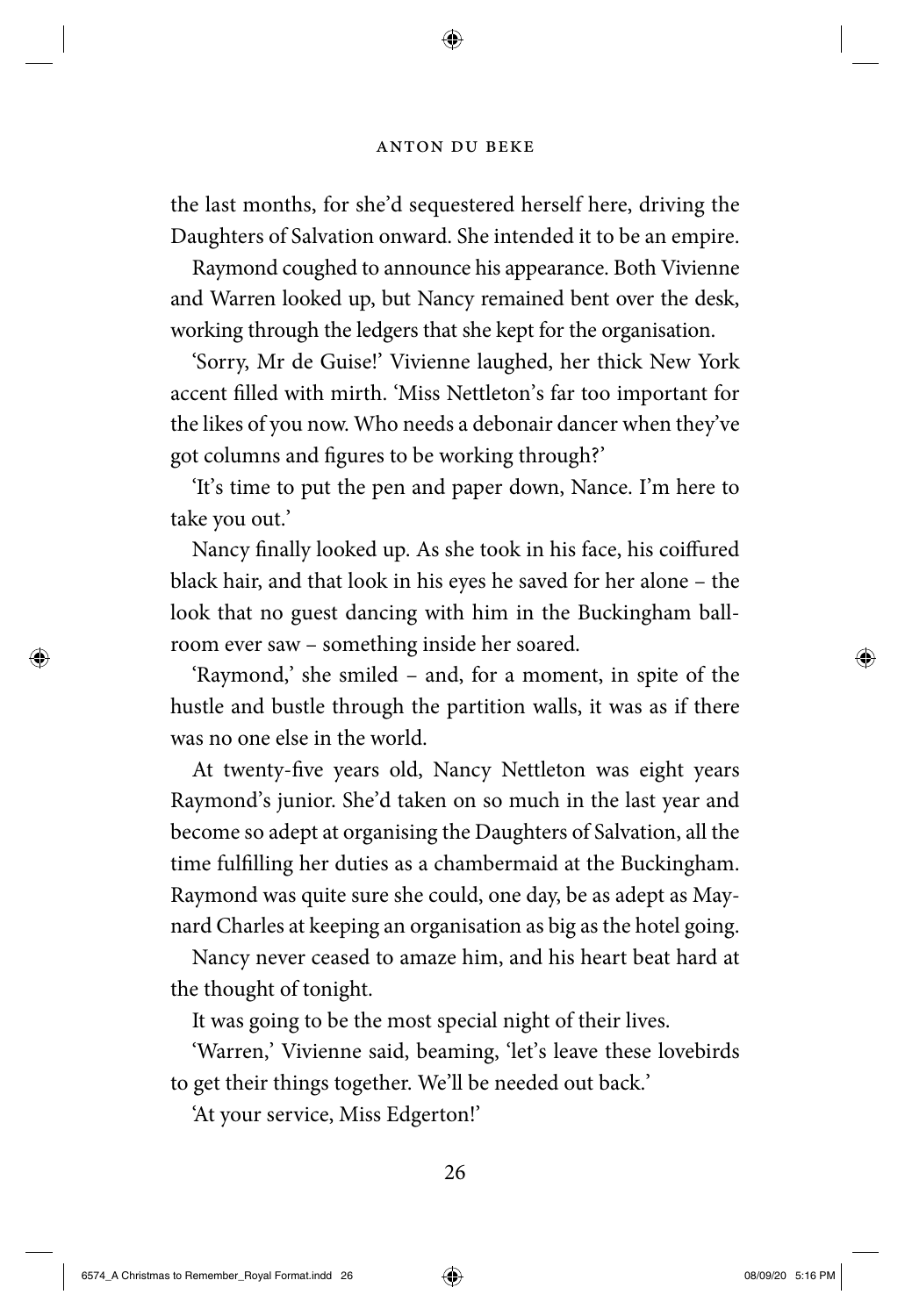'Oh, do stop calling me that!' Vivienne laughed as she and Warren strode off. 'I've told you – you may call me *Viv*.'

Watching them leave, Raymond said, 'Those two seem to be becoming firm friends. You don't think, perhaps, that there might be . . . more love in the air?'

'Anything's possible.' Nancy shrugged. She'd come to the Daughters straight from her morning shift at the Buckingham, and her mind had been lost in the balance sheets ever since. Nancy had kept her father's household finances in order from the age of nine until the day that he'd died. Mathematics, she sometimes thought, was as artful as dance. But right now she knew where she'd rather be.

She snapped the balance book shut. It could wait for another day.

'Shall we?' she asked.

Raymond beamed. 'We shall!'

By the time Nancy had packed her books away and joined Raymond out in the main hall, Vivienne Edgerton was standing with Artie at the front door. As Raymond linked his arm with Nancy, they heard Vivienne explode with laughter. He looked back at his brother and Vivienne over his shoulder, before glancing sidelong at Nancy.

Nancy shrugged. 'This is a world away from the ballroom, Raymond,' she whispered. 'Miss Edgerton might be blue blood, but the truth is, she's happier with the likes of Artie and Mary than she is with the lordlings and Right Honourables she used to consort with.'

'Yes, but *Artie*.' 'Artie's charming, Raymond.' *Yes*, thought Raymond, wryly.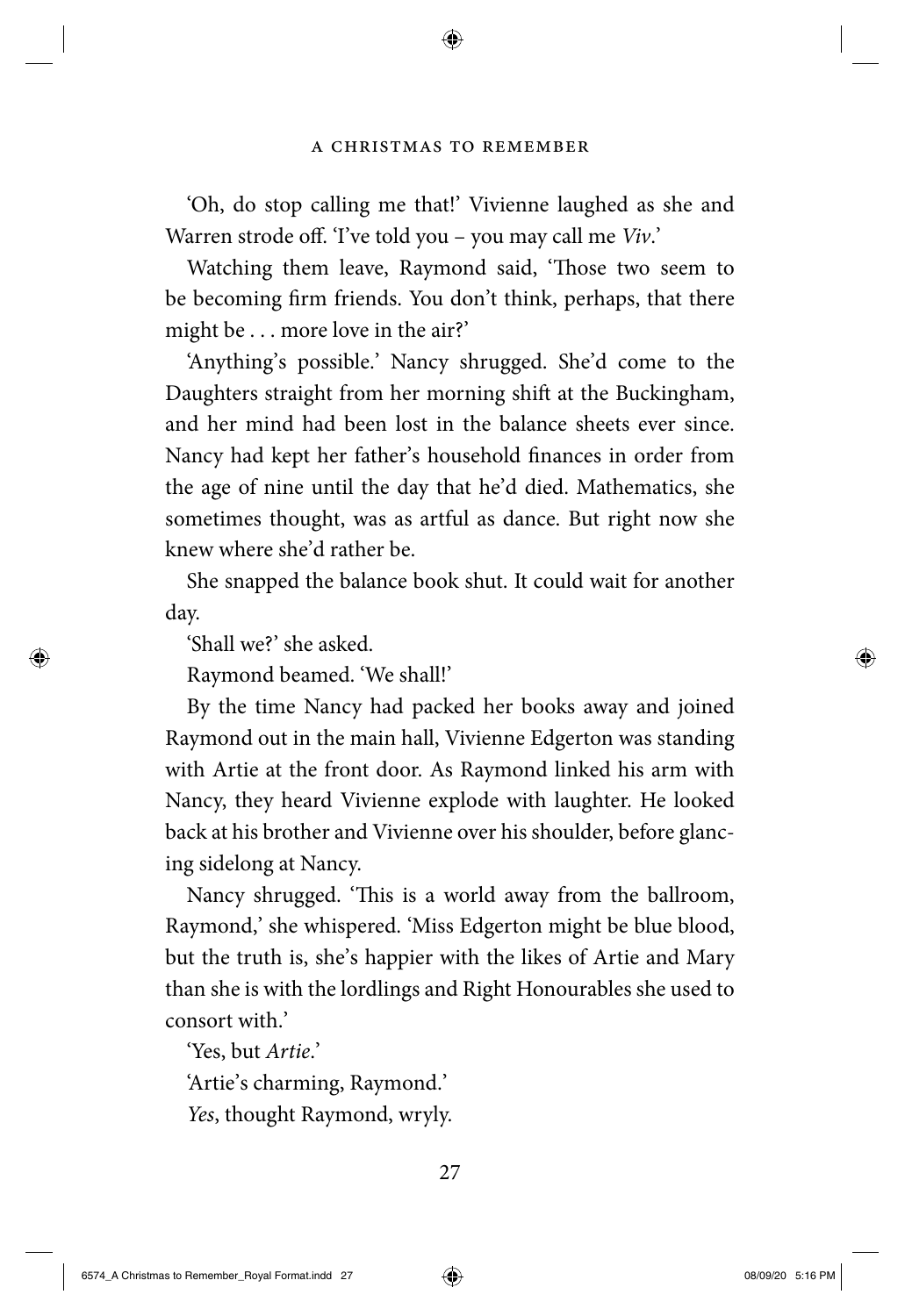There was a time his brother Artie had been pretty adept at charming the locks off back gates, or the seals from the windows of the rich families. He'd been pretty good at charming necklaces from around the necks of pretty ladies too.

'You two have a glorious night!' Artie chortled as Raymond and Nancy stepped back into the veil of rain.

'I've never seen Artie so chirpy before,' said Raymond as he helped Nancy into the taxicab, still idling out on Whitechapel Road. 'Not since before Pentonville. Not since we were small.'

'Well, your little brother's a changed man. A steady salary can do that. Three square meals a day. It's knowing where he is in the world, not wondering where the next penny's coming from. He's got something to depend on.'

Raymond nodded. He still felt guilty about all the years he'd been off chasing his own dream of ballroom stardom while his family made ends meet however they could.

'Your Daughters of Salvation turns out to be about helping more people than just the homeless, Nancy, or the opiate addicts.'

'Nobody's beyond hope,' Nancy smiled, 'and for every life we can change, even just a little, a dozen more can eventually be touched. It's like ripples – every little good thing you do, rippling out into the world.'

There were other things like that, thought Raymond. He'd seen the newspapers this morning, and the reports of the demonstrations down on the Horse Guards Parade: London's malcontents, stirred up by the idea that too many refugees from Europe were somehow pouring, unchecked, into the country. It was those headlines that stirred it up. Ripples of hatred and bigotry, just like Nancy's ripples of charity and light, could echo out into the world as well.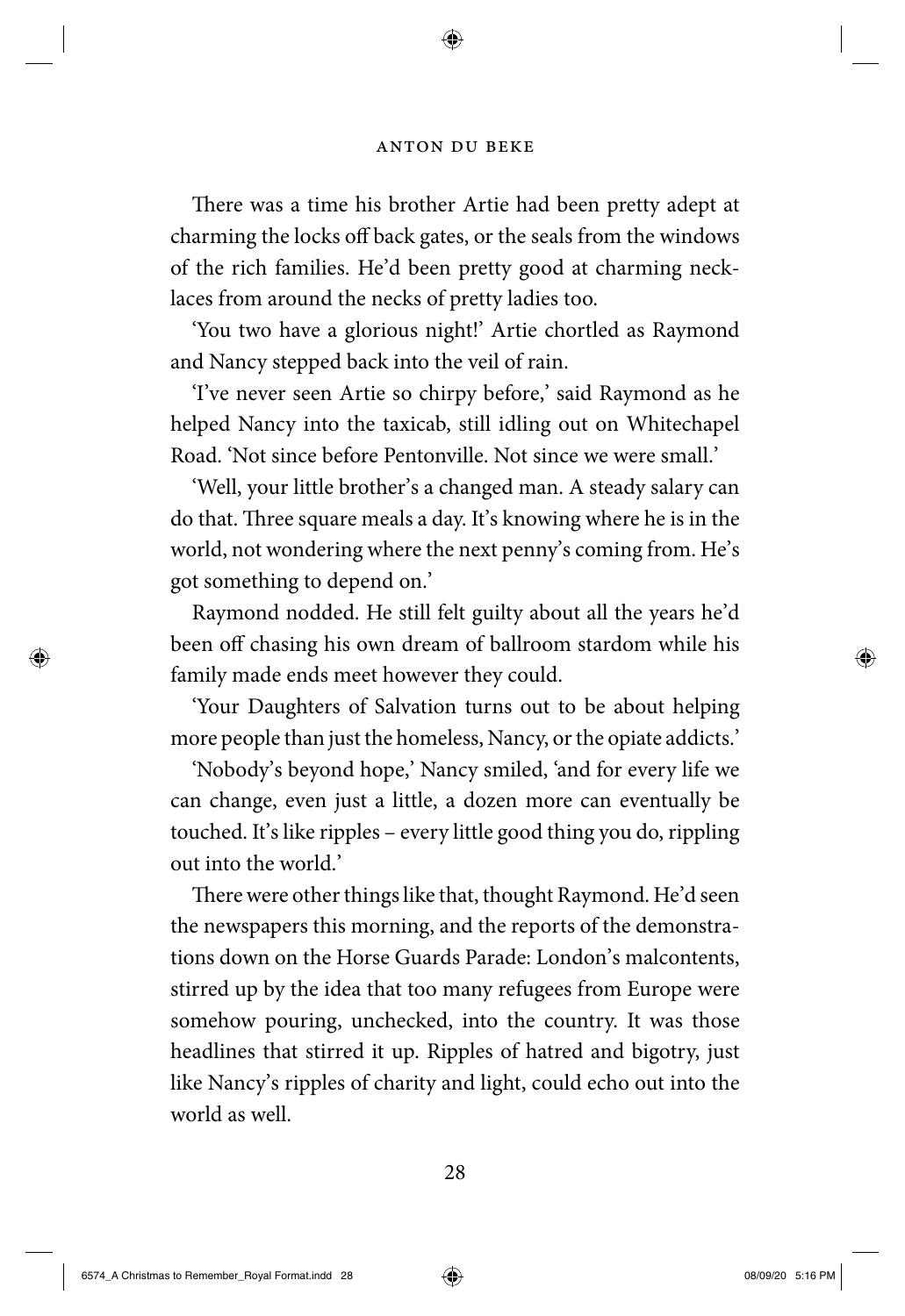'So where's it to be?' grinned Nancy as the taxicab wheeled away. 'Kettner's again? Simpson's on the Strand?'

In the last months, with the ballroom out of commission, Raymond had been free to indulge his sweetheart, whisking her off on a tour of London restaurants. The Cornish steak at Simpson's had been a delight, the sea bass at Rules in Covent Garden delicate and refined – and though sometimes Nancy hungered for nothing more than the Lancashire hotpot of her childhood, she had to admit that the taste explosions at Veeraswamy on Regent Street had been an experience she would never forget.

Which made it all the more surprising when the taxicab took them a mere mile deeper into the East End terraces, and deposited them outside a taproom in Stepney Green, barely a stone's throw from the house where Raymond and Artie Cohen had been brought up.

Nancy stepped out into the swirling rain. The taproom in front of her was called the Oak Tree, but it was to a side door and its staircase that Raymond pointed. With a knowing smile, he took her by the hand and led her in. Nancy's leg was aching today – it was an old injury, from the polio of her childhood, and on damp days it pained her still – but, when they reached the top of the stairs and stepped into a quaint little dining room, the pain seemed to evaporate away. It was cosy here, with a dog curled up on the fireside hearth and only a handful of tables around which locals were dining. A waiter took their coats and, soon after, came back to lead them to a table in the window. There, by the light of a single candle, Raymond said, 'Well, what do you think?'

Rain was pouring in sheets down the window. Outside, night was coming on - but, inside, Nancy could not have felt finer.

'Why here?'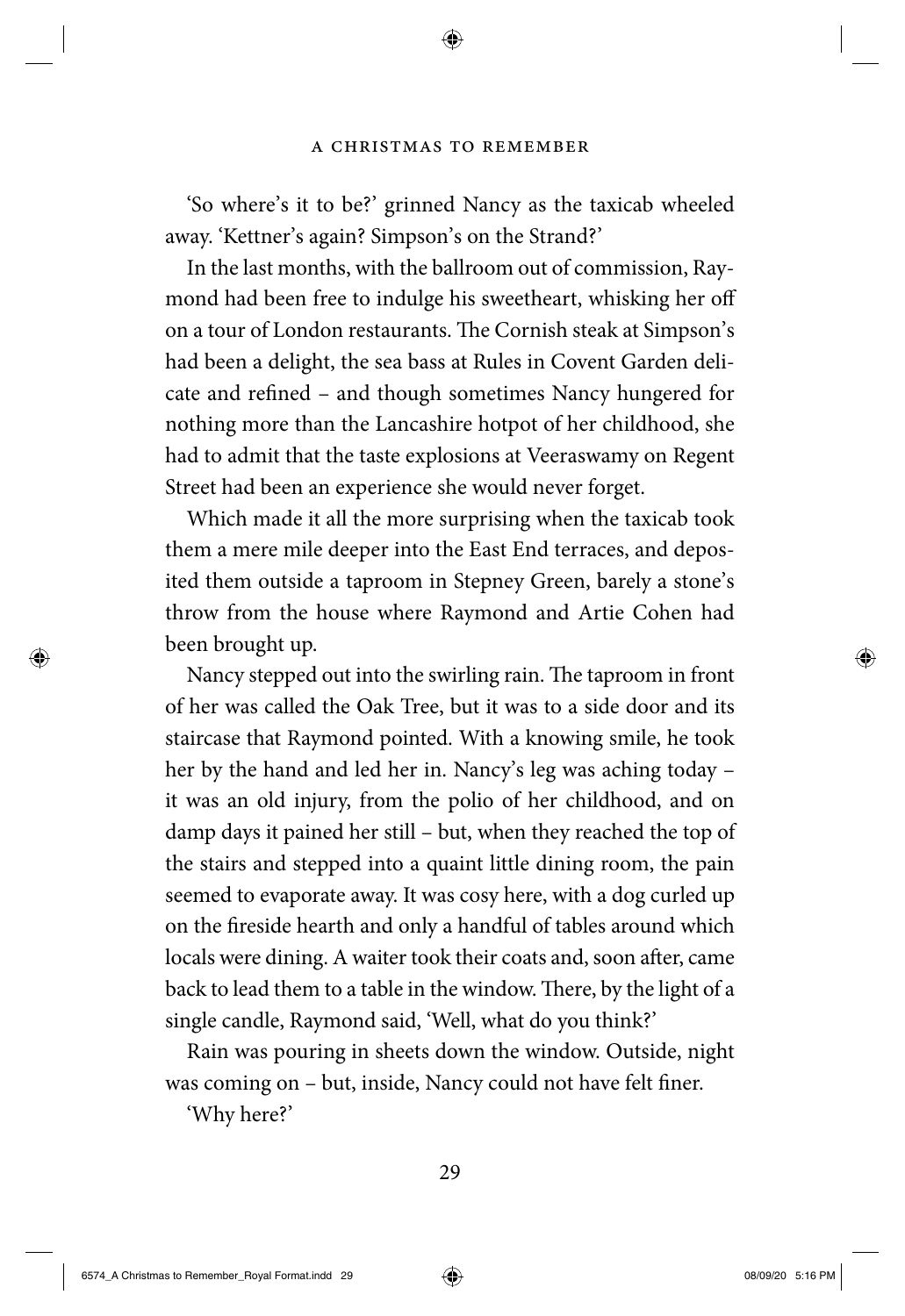Raymond tried hard to suppress his smile. 'My mother knows the cook here. I've put in a special request. Lancashire hotpot.'

Nancy's eyes opened wide. 'Raymond, you old fool!'

But she was delighted, all the same.

'I know you love the Buckingham almost as much as I do. I know what it means to you, being in that world. But I know what it means to you to be in this world too. So tonight was simply to say, I look at you, Nancy, at the Daughters of Salvation, and I see someone doing more good for the world than I've ever done, waltzing in my ballroom.'

'I think you underestimate yourself, Raymond. The joy, the enchantment you bring.' She thought of the first time she'd seen him, in those early days after she'd just started at the Buckingham: how he'd been gliding across the dance floor, and how her heart had started hammering when he first spoke her name. 'The world needs a little of that magic this year.'

'I've been thinking about it a lot. Every newspaper I look at. Every time I hear the wireless crackling out the BBC *News*. Jewish refugees flocking into the country. People just like me, Nancy. Like Artie. Oh, perhaps we're not the most observant family. We never were! But it's only by an accident of where I was born that it's not me uncertain of my future, not knowing if I even have a place in the world. And now, all these refugees flooding into London.'

Nancy nodded. One of the chambermaids, Ruth, had been near the Horse Guards Parade when the demonstrations began. She'd come back to the staff kitchenette in the chambermaids' quarters filled with the tension of it. All that hatred in the air  $-$  and from the very same Englishmen whom they passed on the streets each day. *There is such goodness in the world*, thought Nancy, but there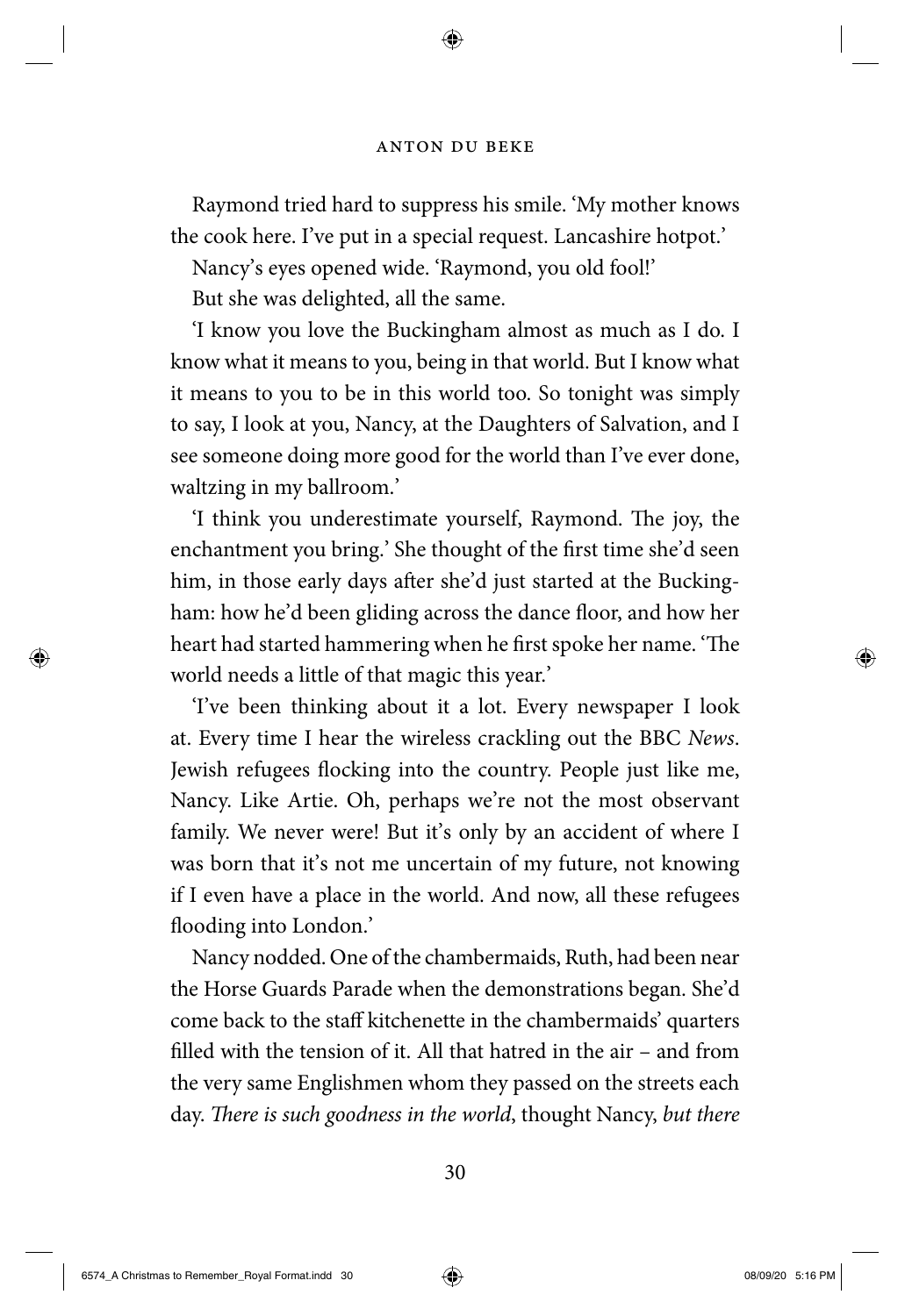*is such disquiet too.* The eternal battle was for which would win through: the darkness, or the light.

'Nancy, about the magic . . .'

Before Raymond could go on, the waiter appeared and deposited two bubbling Lancashire hotpots in front of them, their caramelised crusts erupting with geysers of steam.

Nancy didn't know where to turn. All of her senses had been set on fire.

'Oh, Raymond!' She beamed, and took a deep breath. 'More magical than anything on the menu at Kettner's.'

'There's something else,' he said – and, for the first time, Nancy sensed some real trepidation in his tone. She reached across the table and took him by the hand. Finding his nerve, he said, 'There's something I'm going to ask you. I wanted to do it here – right here in Stepney Green, so that you know it's the real me, not the King of the Ballroom, who's asking it.'

He looked across the table at her. He held her eyes.

*There's the look*, thought Nancy. *The look that can take a girl* out of her body. The look that can make her feel like she's floating *on air.*

'Will you marry me, Nancy Nettleton?'

In that same moment, Raymond flourished his other hand up from below the table, and in it he revealed a small box lined with velvet. Sitting in it was a simple silver band crowned with a single small diamond.

Not for the first time that evening, the rest of the world faded out of Nancy's understanding – and there she was, in a hazy little bubble, just her and Raymond, cocooned from the world. She looked into his eyes. How long had she known him? Two years? Well, it felt like a lifetime.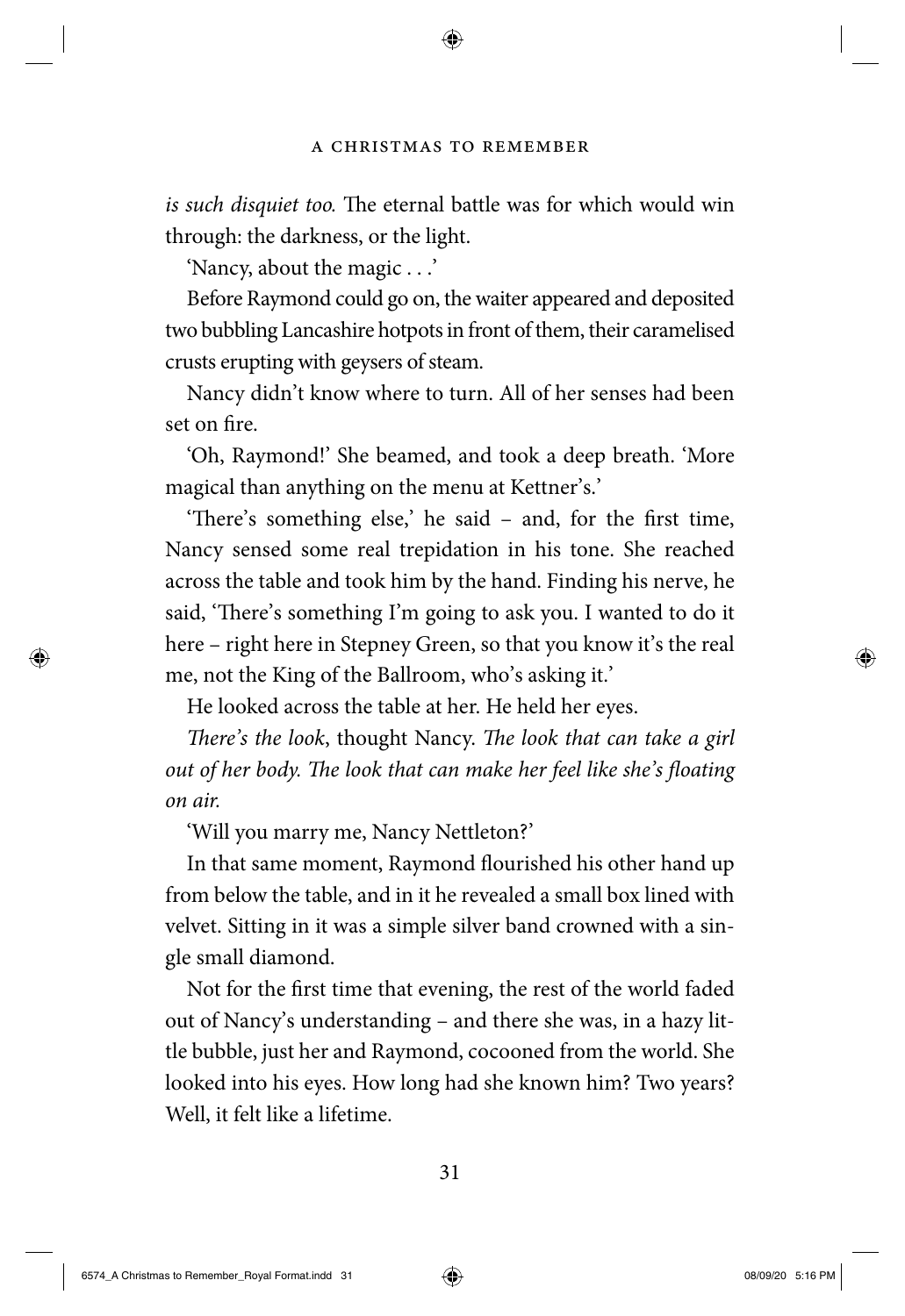'Oh, Raymond,' she began, looking at the ring in its little velvet case.

What thoughts tumbled through her head then? What visions of the life she would one day lead? For a time, there was only one image in her mind and, in it, she and Raymond stood at the door of their own little London home, his music playing on a gramophone inside the open window, the sounds of happy cheer and chatter coming from the children inside.

It was Raymond's words that brought her back from the vision.

'We've been through so much in two short years, Nancy. And time is marching on. All this talk of appeasement. All this talk of war in the air  $\mathcal{L}$ 

'There won't be war, Raymond. How could men ever be so foolish again? The people wouldn't countenance it  $-$  not after they've already lost so much. Mr Chamberlain says he's finding a way, that there'll be peace.'

'It's the uncertainty,' said Raymond, looking deep into her eyes. 'It's hardened my resolve. I know what I want. I know the future I want to lie in front of me, the future it's in my power to make happen. I want you, Nancy. I want you to be my wife.'

Nancy was the sort of girl who knew what she wanted as well. It hadn't been a husband – not before she met Raymond. That wasn't what she'd come to London for. Her head was full of dreams, yes, but not a dream like this. But it was strange how your dreams transformed.

Disentangling her hand from Raymond's, she lunged for her fork and took her first taste of Lancashire hotpot. Its taste was as divine as anything she'd had in the fancy restaurants they'd been frequenting. She'd almost forgotten the taste of good, old-fashioned lamb.